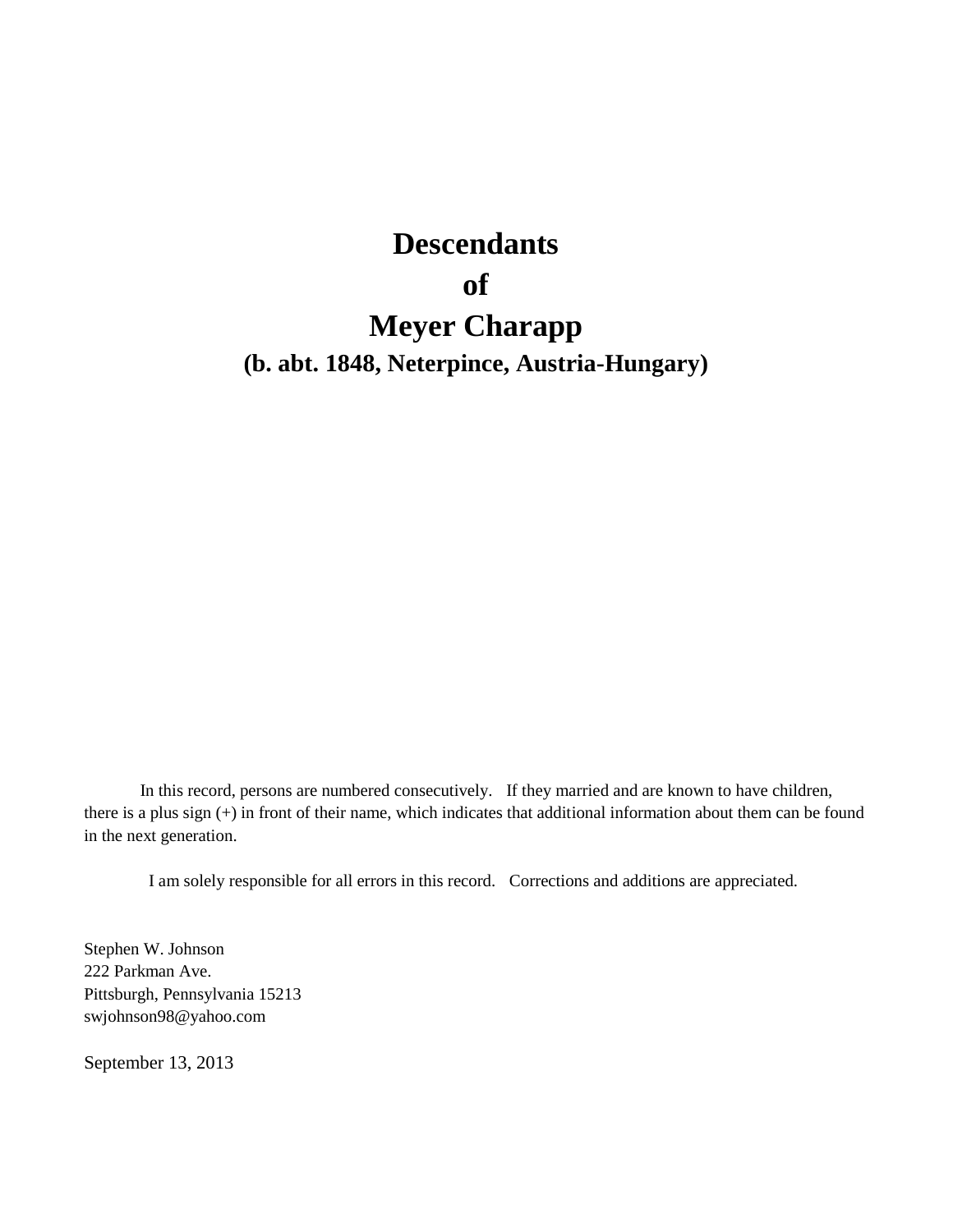### **First Generation**

1. **Unknown CHARAPP** was born (date unknown). According to numerous documents referenced in the notes of individuals in the Charapp descendancy, the Charapps were from Neterpince. The documents variously describe Neterpince as being in Austria, Austria-Hungary, Poland and Galacia.

According to the ShtetlSeeker on jewishgen.org, the Jewish community of Neterpin'tse was located at latitude and longitude +49° 43' 59.88", +25° 21' 0.00" (http://maps.google.com/maps?q=49.7333,25.3500+(Neterpin'tse)). This puts the town in today's Ukraine, about 250 miles due east of Krawkow, Poland--100 miles east of the border of Poland.

In 1900, the best description for the location of Neterpin'tse was probably Galacia--the full offical name of this Austrian province being: the *Kingdom of Galicia and Lodomeria, and the Grand Duchy of Krakau with the Duchies of Auschwitz and Zator.* However, the political situation was very fluid at his time. See: http://en.wikipedia.org/wiki/Galicia\_(Central\_Europe).

Thus, it is no wonder that the Charapp's identified themselves with various nationalities upon coming to the United States.

Unknown CHARAPP had the following children:

- +2 i. **Meyer CHARAPP**.
- +3 ii. **Moss CHARAPP**.

### **Second Generation**

2. **Meyer CHARAPP** was born (date unknown). According to the Passport Applications of sons Jozef (March 23, 1925) and Max (June 16, 1921), their father's name was Meyer.

Meyer CHARAPP had the following children:

- 4 i. **Morris CHARAPP** was born about 1868. Morris, age 38, was listed as a brother of Menes (Max) Charapp in an Application for Exception from the Classification of Alien Enemy dated December 22, 1919, available on footnote.com. Morris is shown as living in Galacia at the time.
- +5 ii. **Yetta CHARAPP**, born 1875; married Unknown MINGA.
- +6 iii. **Menes or Mauer "Max" CHARAPP**, born July 16, 1875, Neterpin'tse, Austria.
- +7 iv. **Joseph CHARAPP**, born March 3, 1879, Neterpince, Poland; married Bessie HACKMAN, June 22, 1902; died November 24, 1957.
- +8 v. **Rose CHARAPP**, born about 1888; married Unknown SCHWEPP.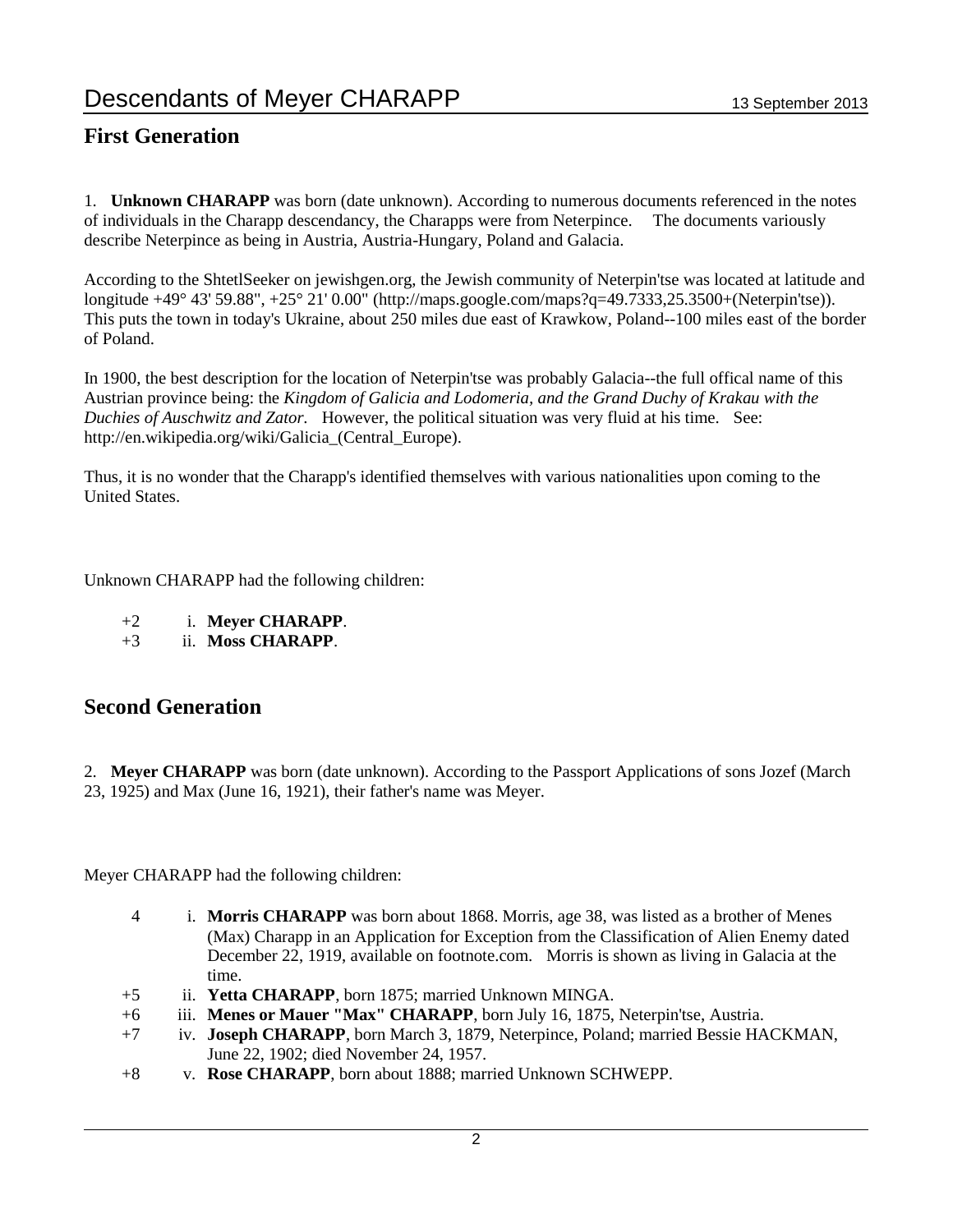3. **Moss CHARAPP** was born (date unknown). According to the Ship Manifest of New Amsterdam, arriving June 2, 1913, Aron Charapp's father's name was Moss.

Because son Aron was traveling with a Menes Charap, who were from the same town and the same surname, but had different fathers (Aron's father was Moss; Menes' father was Meyer), and they were each going to see their brother, it is likely that and it will be assumed here that Moss and Meyer were brothers and Aron and Menes were first cousins.

Moss CHARAPP was married.

Moss CHARAPP had the following children:

- +9 i. **Louis Harry CHARAPP**, born April 1, 1887, Austria-Hungary; married Annie HACKMAN, 1907, Rankin, Allegheny Co., Pennsylvania; died September 18, 1968, Pittsburgh, Pennsylvania.
- +10 ii. **Aaron or Aron CHARAPP**, born December 28, 1889; married Rachel Clara BECK.

### **Third Generation**

5. **Yetta CHARAPP** was born in 1875. Yetta (Minga), age 45, was listed as a sister of Menes (Max) Charapp in an Application for Exception from the Classification of Alien Enemy dated December 22, 1919, available on footnote.com. Yetta is shown as living in Galacia at the time.

Yetta CHARAPP and Unknown MINGA were married. **Unknown MINGA** was born (date unknown).

6. **Menes or Mauer "Max" CHARAPP** was born on July 16, 1875 in Neterpin'tse, Austria. According to the Passenger Manifest of the Nieuw Amsterdam, sailing from Rotterdam on May 24, 1913, a Menes Charap, age 38 (meaning he was born in approximately 1875) traveled to New York. He claimed his nationality as Austrian, he spoke Hebrew and he was from Neterpince, Austria. His nearest relative was his wife, who lived in Neterpince, Galacia. Her name is difficult to read, and could be "Suize". Menes was traveling to see his brother Joseph Charap, at the corner of Miller and Harriet Streets in Rankin, Pennsylvania.

Menes was traveling with an Aron Charap, age 23 (meaning he was born in approximately 1890). He claimed his nationality as Austrian, he spoke Hebrew and he was from Neterpince, Austria. His nearest relative was his father Moss, who lived in Neterpince, Galacia. Aron was traveling to Turtle Creek, Pennsylvania to see his brother Levin (possibly Louis, although the handwriting is difficult to read) Charap, in Turtle Creek, Pennsylania.

Because Aron and Menes were traveling together, they were from the same town, they had the same surname but had different fathers (Aron's father was Moss; Menes' father was Meyer), and they were each going to see their brother, it is likely that and it will be assumed here that Moss and Meyer were brothers and Aron and Menes were, therefore, first cousins. THIS ASSUMPTION NEEDS TO BE CONFIRMED.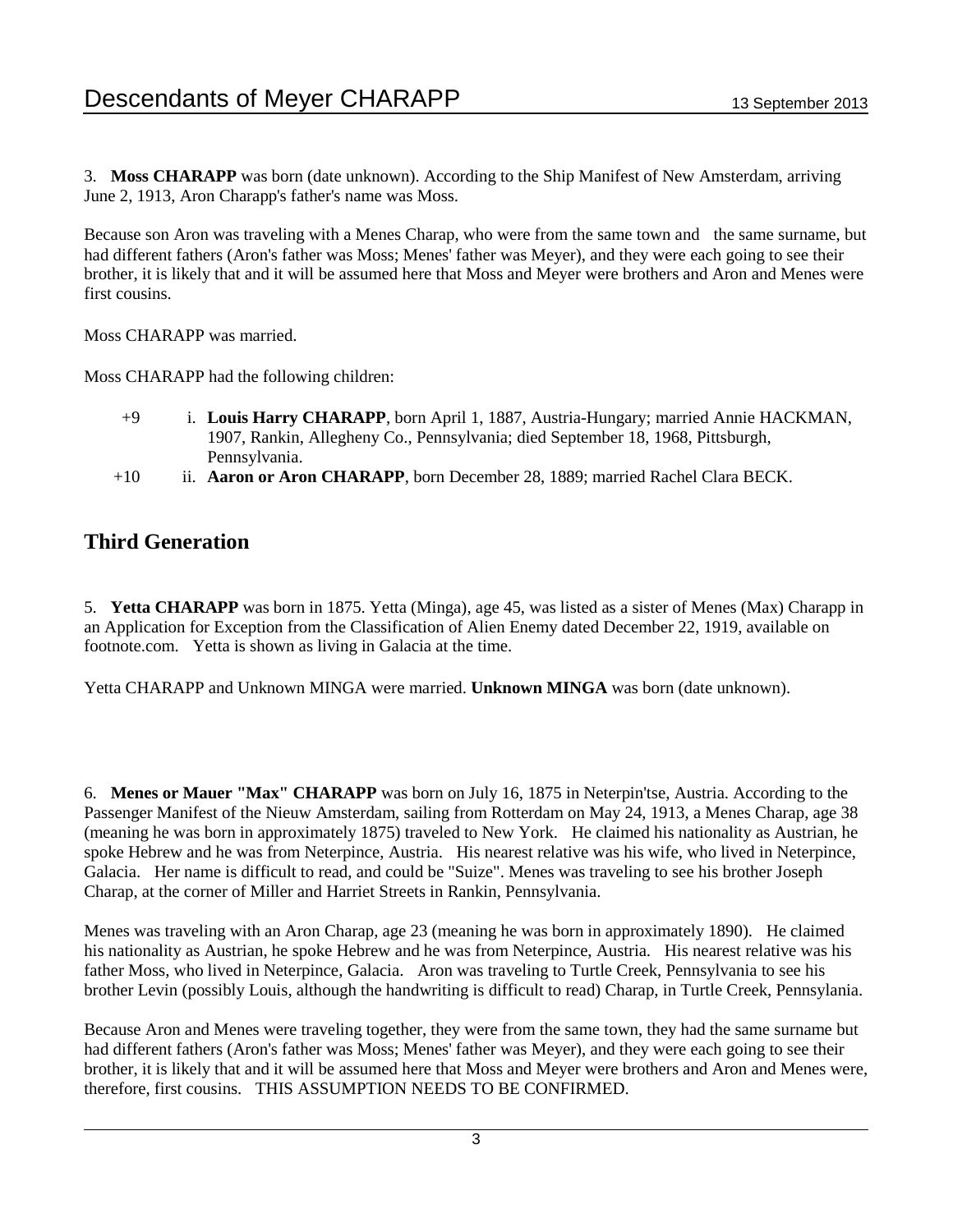According to a Declaration of Intention to become a U.S. Citizen, dated December 30, 1915, Menes was born on March 5, 1875 and he was from Netenpinse, Poland.

According to the WW I draft registration card filed in 1918, Max was born on June 12, 1875 in Austria-Hungary. He lived at 1 Miller Ave. in Rankin, Pennsylvania and he worked at Union Switch and Signal in Swissvale.

According to an Application for Exception from the Classification of Alien Enemy dated December 22, 1919, available on footnote.com, Max 1. used the name Mauer, 2. lived at 930 Washington St., Braddock, PA, 3. worked as a baker at Max Kwallers, at the same address, 4. worked at Westinghouse Electric in East Pittsburgh until 1916, then at Union Switch and Signal in Swissvale until March 1, 1919, 5., earned about \$1,000 per year, and 6. favored the United States in WW I. Max appears to have filed the application in order to become a citizen, so he could obtain passports for his family, apparently so he could bring them to the United States. The application appears to have been denied because his interview questions were inconsistent with his application (there are no apparent discepancies) , he could not write English and because "subject has apparently not applied himself in the matter of becoming acquainted with the fundamental principles of this Government and is not informed upon general matters pertaining thereto."

According to the Passport Application filed by Max Charapp on June 16, 1921, 1. Max was born on July 16, 1875 in Austria, 2. his father was named Meyer, 3. he came to the United States sailing from Rotterdam on May 15, 1913, 4. he lived in the United States for eight years, from 1913 to 1921, and 5. he was living in Braddock, Pennsylvania at the time of his application.

Menes or Mauer CHARAPP had the following children:

- 11 i. **Rose CHARAPP** was born about 1902 in Galacia. Rose, age 18, was listed as a daughter of Menes (Max) Charapp in an Application for Exception from the Classification of Alien Enemy dated December 22, 1919, available on footnote.com. Rose is shown as having been born in Galacia and was living in Galacia at the time.
- 12 ii. **Yetta CHARAPP** was born about 1904 in Galacia. Yetta, age 16, was listed as a daughter of Menes (Max) Charapp in an Application for Exception from the Classification of Alien Enemy dated December 22, 1919, available on footnote.com. Yetta is shown as having been born in Galacia and was living in Galacia at the time.
- 13 iii. **Milton CHARAPP** was born about 1907 in Galacia. Milton, age 13, was listed as a son of Menes (Max) Charapp in an Application for Exception from the Classification of Alien Enemy dated December 22, 1919, available on footnote.com. Milton is shown as having been born in Galacia and was living in Galacia at the time.
- 14 iv. **Joseph CHARAPP** was born about 1911 in Galacia. Jospeh, age 9, was listed as a son of Menes (Max) Charapp in an Application for Exception from the Classification of Alien Enemy dated December 22, 1919, available on footnote.com. Joseph is shown as having been born in Galacia and was living in Galacia at the time.

7. **Joseph CHARAPP** was born on March 3, 1879 in Neterpince, Poland. He died on November 24, 1957 at the age of 78. He was buried in Ahavath Achim Congregation Cem., Forrest Hills, Pennsylvania. Joseph (also spelled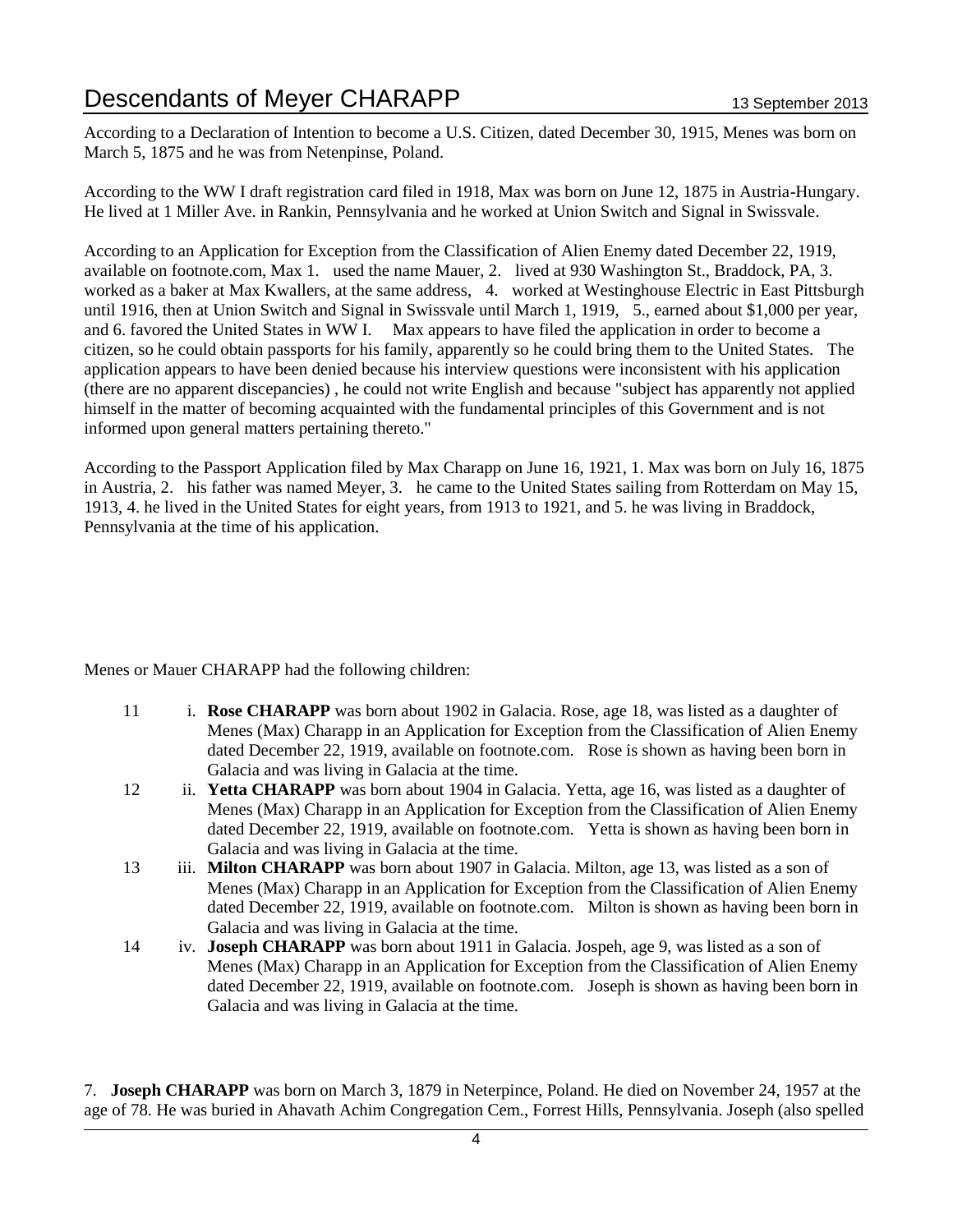Josef, Joszef and Jozeff) owned and operated a grocery store at 1 Miller St., Rankin, Pennsylvania until approximately 1931, when he turned it over to his son-in-law Benjamin Hindin. According to family lore, he did this in an effort to protect his assets after a woman who had been hit by one of his trucks brought a lawsuit against him.

According to the 1920 Census, Joseph (age 43) lived with his wife Bessie (40) and their three children, Sally (age 16), Sarah (age 14) and Helen (age 11) at 1 Miller Street, in Rankin, Allegheny Co., Pennsylvania. He immigrated in 1900. She immigrated in 1891. The became naturalized citizens in 1905. He was born in Galacia (the enumberator's notes indicate that this was in Austria) and she was born in Russia. They spoke "Yiddish" at home before coming to the United States. He was a butcher who worked for his own account as a merchant.

According to the 1930 Census, Joseph lived with his wife Bessie at 1 Miller Street, in Rankin, Allegheny Co., Pennsylvania. They owned their own home, which Joseph valued at \$12,500, but they did not own a radio. They had married in about 1900, he at age 21 and she at age 19. He immigrated from Poland in 1900. She immigrated from Lithuania in 1890. They spoke "Jewish" at home before coming to the United States. He was a storekeeper.

According to a U.S. Passport Application filed by Jozef on March 14, 1914, 1. Jozef was born on March 3, 1879 in Neterpince, Austria, 2. he arrived in the United States on May 10, 1900 (or 1904?) aboard the ship Lahn from Hamburg, 3. he lived in the United States, in Rankin, Pennsylvania, from 1900 to 1914, 4. he became a naturalized U.S. citizen on October 27, 1905 in the U.S. District Court in Pittsburgh, Pennsylvania, 5. he was a retail merchant and 6. he resided at 1 Miller St. in Rankin, Pennsyvlania.

According to a U.S. Passport Application filed by Jozef on March 23, 1925, 1. Jozef was married on June 22, 1902 to "Bessie," 2. Bessie was born on August 6, 1880 in Russia, 3. he was born on March 3, 1879 in Austria, 4. his father's name was "Meyer" and he was deceased, 5. he lived in the United States from 1890 to 1925, and 6. he became a naturalized U.S. citizen on October 27, 1905 in the U.S. District Court in Pittsburgh, Pennylvania.

The following obituary was published in the Pittsburgh Press on November 25 1957:

Joseph Charapp, 78, owner of a grocery store in Rankin for the past 50 years, died yesterday. Mr. Charapp resided at 1 Miller Street, Rankin, and has lived there for the past 55 years.

He was a member of the Rankin and Braddock Synagogues and the Aguduth Achim and Ahavath Achim Congregations. Surviving are his widow, Mrs. Bessie Charapp, two daughters, Mrs. Sarah Hindin and Mrs. Helen Caplen, six grandchildren and seven great grandchildren.

Services were held today at 1 p.m.at the Hirsch Funeral Home, 7701 Murray Ave., Squirrel Hill, and burial will be in Ahavath Achim Cemetery.

Joseph CHARAPP and Bessie HACKMAN were married on June 22, 1902. **Bessie HACKMAN**, daughter of Jacob HACKMAN (ACKERMAN OR HACHT) and Esther ADLER, was born on August 6, 1880 in Kovno, Lithuania (Russia). She died on July 14, 1965 at the age of 84. She was buried in Ahavath Achim Cong. Cem., Forest Hills, Allegheny County, Pennsylvania. According to Harvey Hindin, Bessie worked as a cigar roller in Duquesne, PA. She met her husband Joseph when he came into the cigar store to buy cigars. She is remembered as being a mean-looking person. Mel Hindin remembers her as a very domineering person.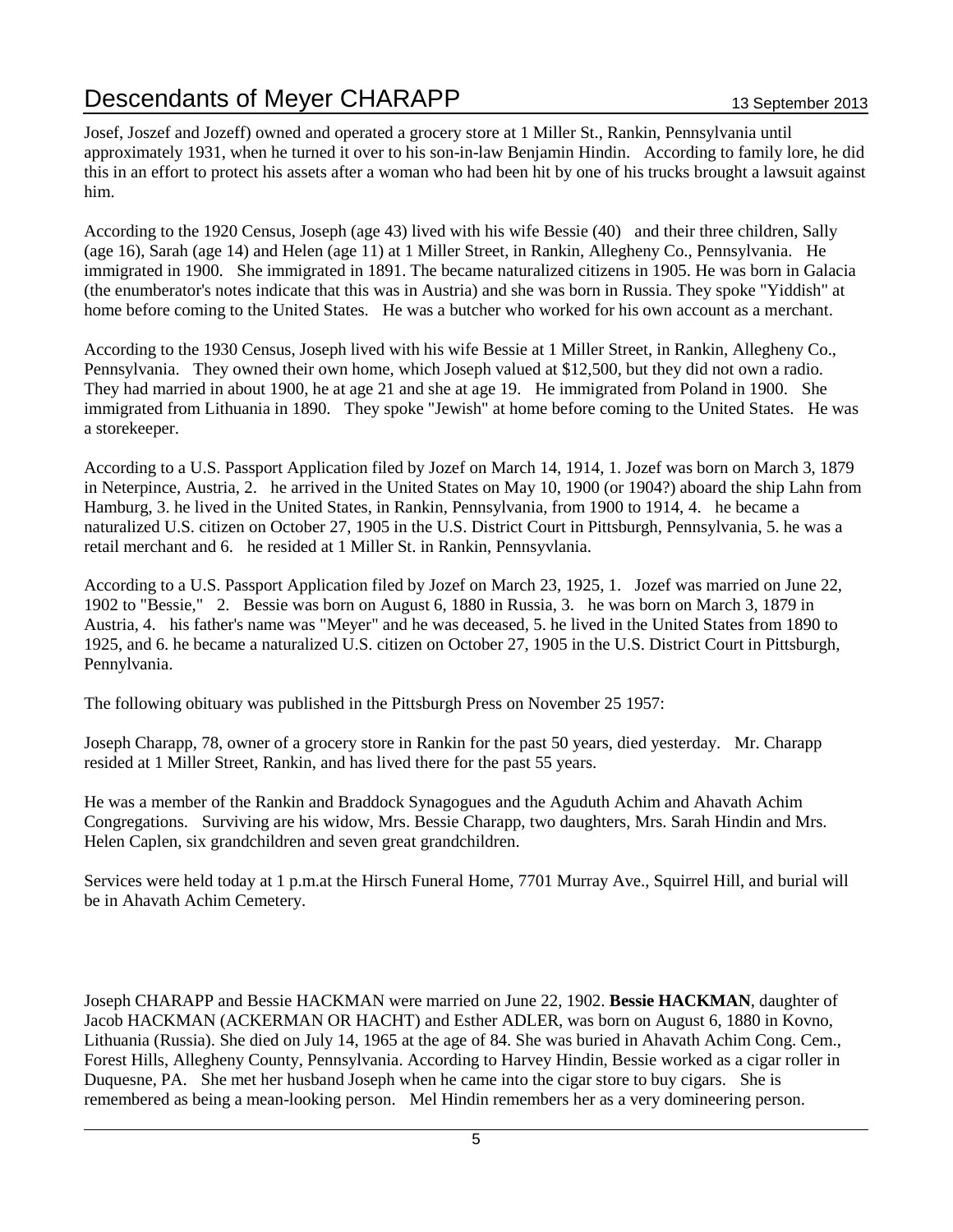According to the Passport Application filed by Jozef Charapp on March 23, 1925, Bessie was born on August 6, 1880. According to the same Passport Application, Jozef and Bessie were married on June 22, 1902.

The following death notice was published in the The (Pittsburgh) Jewish Chronicle on July 23, 1965 (Tammuz 23, 5725) and was availailable online at The Pittsburgh Jewish Newspaper Project of Carnegie Mellon University:

CHARAPP—Bessie Charapp of No. ; Miller St., Rankin, Pa. died July 14. She is survived by two daughters, Mrs. Ben (Sarah) Hindin and Mrs. Philip (Helen) Caplan, both of Pgh. Also six grandchildren and 12 great-grandchildren. Services were held at Burton L. Hirsch Chapel. Interment Ahavath Achim Cemetery, Forest Hills.

Joseph CHARAPP and Bessie HACKMAN had the following children:

- +15 i. **Helen CHARAPP**, born October 4, 1908, Rankin, Allegheny Co., Pennsylvania; married Philip H. CAPLAN, June 10, 1928, Pittsburgh, Allegheny Co., Pennsylvania; died March 22, 1982, Biloxi, Mississippi.
- +16 ii. **Celia CHARAPP**, born 1903, Rankin, Allegheny Co., Pennsylvania; married Howard JACOBSON, June 18, 1922, Homestead, PA; died April 6, 1956, Pittsburgh, Allegheny Co., Pennsylvania.
- +17 iii. **Sarah Jane CHARAPP**, born November 6, 1906, Rankin, Allegheny Co., Pennsylvania; married Benjamin HINDIN, June 2, 1925, Pittsburgh, Allegheny Co., Pennsylvania, at the Rittenhouse Hotel; died April 3, 1992, Woodbridge, Prince William Co., Virginia.

8. **Rose CHARAPP** was born about 1888. Rose (Schwepp), age 32, was listed as a sister of Menes (Max) Charapp in an an Application for Exception from the Classification of Alien Enemy dated December 22, 1919, available on footnote.com. Rose is shown as living in Galacia at the time.

Rose CHARAPP and Unknown SCHWEPP were married. **Unknown SCHWEPP** was born (date unknown).

9. **Louis Harry CHARAPP** was born on April 1, 1887 in Austria-Hungary. He died on September 18, 1968 at the age of 81 in Pittsburgh, Pennsylvania. According to Louis' Petition for Naturalization, dated October 16, 1992, (i) he was born on April 1, 1887 in Neterpince, Poland, (ii) he emigrated to the United States from Rotterdam on or about June 24, 1903 and arrived in New York on July 7, 1903 on the ship Nordam, (iii) his wife's name was Annie, born in Russia on April 16, 1886, (iv) his children were Rosie, born May 9, 1908, Milton, born March 1, 1912, Jacob, born June 7, 1914, and Bernard, born November 25, 1919, all in Turtle Creek, Pennsylvania, (v) he lived in the United States since July 7, 1903 and in Pennsylvania since July 8, 1907, and (vi) he lived at 2208 Woodstock Ave., Swissvale, Allegheny Co., Pennsylvania.

According to the 1930 Census, Louis lived with his wife Annie and their four children on Harriet Stree in Rankin, Allegheny Co., Pennsylvania in 1930. Louis was a grocer. Louis immigrated from Austria in 1902, while Annie emigrated from Lithuania in 1891. Both spoke Hebrew at home before coming to the United States. They owned their house, which Louis valued at \$12,000 and they owned a radio.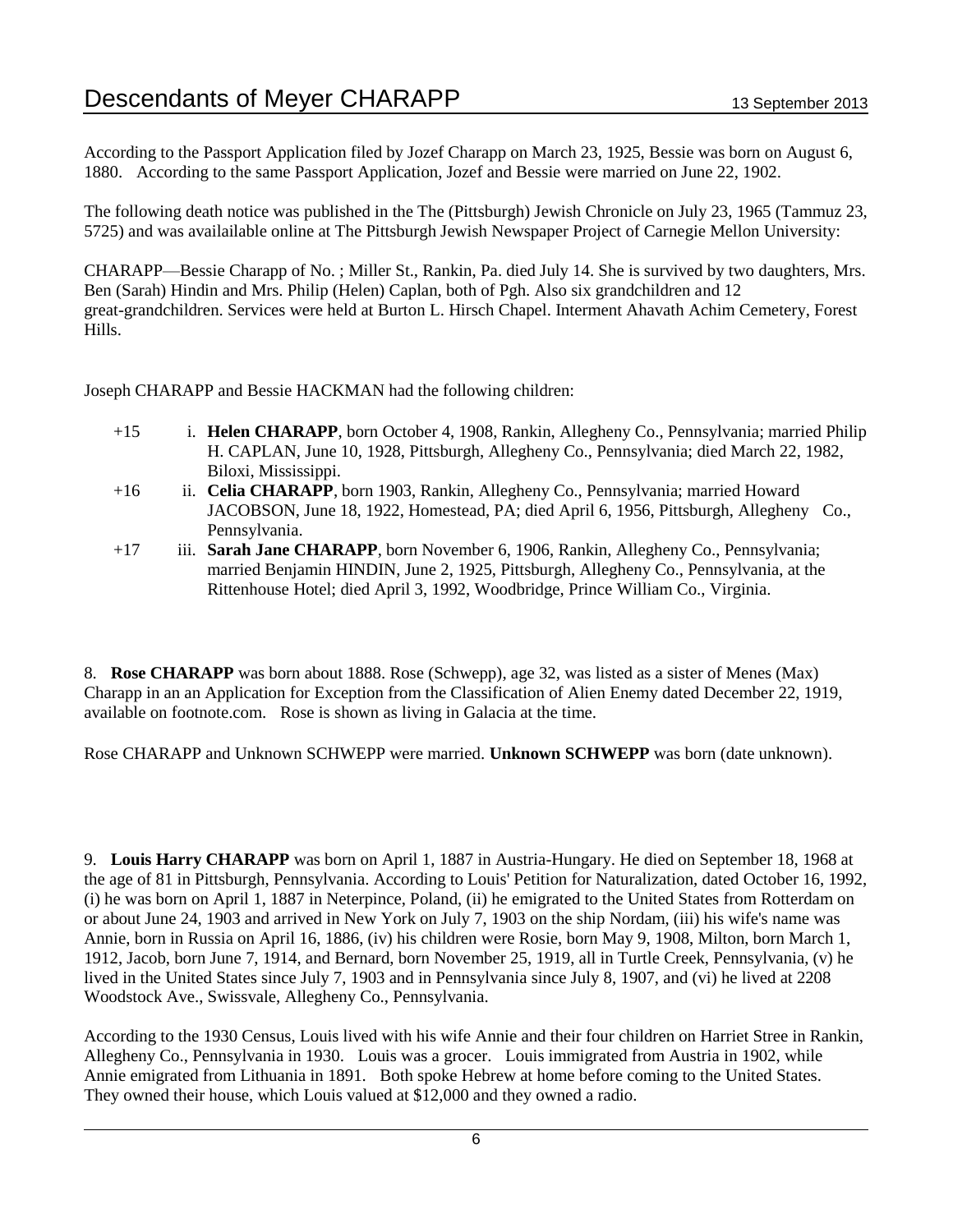According to his World War II draft registration card in 1942, Louis' date of birth was April 1, 1887 and he was born in Austria.

Louis Harry CHARAPP and Annie HACKMAN were married in 1907 in Rankin, Allegheny Co., Pennsylvania. **Annie HACKMAN**, daughter of Jacob HACKMAN (ACKERMAN OR HACHT) and Esther ADLER, was born in September, 1889 in Lithuania, Russia. She died on December 18, 1938 at the age of 49 in Rankin, Allegheny Co., Pennsylvania. According to a Petition of Naturalization filed on April 8, 1929, (i) Annie was born on April 12, 1889 in Grinkisok, Lithuania, (ii) she immigrated to the United States arriving in New York on August 30, 1893, (iii) she was married on August 6, 1907 in Duquesne, Pennsylvania, (iv) her husband Louis was born on April 1, 1887 in Neterpince, Poland (then Austria), (v) her children were Rose, born May 9, 1908, Milton, born March 12, 1912, Jacob, born June 7, 1914, and Bernard, born November 25, 1920, all in Turtle Creek, Pennsylvania, (vi) she had been living in the United States since August 30, 1893 and in Pennsylvania since August 31, 1893.

The following obituary appeared in the December 23, 1938 edition of the The (Pittsburgh) Jewish Criterion, available online at The Pittsburgh Jewish Newspaper Project of Carnegie Mellon University:

### Annie Charapp

Annie Charapp, wife of Louis Charapp of Rankin, passed away on Sunday evening, December 18.

Besides her husband she is survived by four children, Mrs. Henry Harris of Hazelwood, Jake of Braddock, Milton and Bernard; one sister, Mrs. J. Charapp; one brother, B. Hackman, and one grandchild.

Funeral services were held Tuesday from her home, after which interment was made at the Forest Hills Cemetery in Ardmore.

Louis Harry CHARAPP and Annie HACKMAN had the following children:

- +18 i. **Rose CHARAPP**, born May 9, 1908, Turtle Creek, Allegheny Co., Pennsylvania; married Henry HARRIS, May 28, 1931, Pittsburgh, Allegheny Co., Pennsylvania; died November 17, 2001, Pittsburgh, Allegheny Co., Pennsylvania.
- +19 ii. **Jacob CHARAPP**, born June 7, 1914, Turtle Creek, Allegheny Co., Pennsylvania; married Beatrice ROTH, July 5, 1938, Braddock, Allegheny Co., Pennsylvania; died September 23, 2005, Westminister, California.
- +20 iii. **Milton CHARAPP**, born March 12, 1912, Turtle Creek, Allegheny Co., Pennsylvania; married Anita OHRINGER, April 7, 1947, Braddock, Allegheny Co., Pennsylvania; died January 20, 1987, Pittsburgh, Allegheny Co., Pennsylvania.
- +21 iv. **Bernard CHARAPP**, born November 25, 1919, Turtle Creek, Allegheny Co., Pennsylvania; married Rhoda Elaine SAKOLSKY, March 16, 1947, Pittsburgh, Pennsylvania.

10. **Aaron or Aron CHARAPP** was born on December 28, 1889. According to the Passenger Manifest of the Nieuw Amsterdam, sailing from Rotterdam on May 24, 1913, an Aron Charap, age 23 (meaning he was born in approximately 1890) traveled to New York. He claimed his nationality as Austrian, he spoke Hebrew and he was from Neterpince, Austria. His nearest relative was his father Moss, who lived in Neterpince, Galacia. Aron was traveling to Turtle Creek, Pennsylvania to see his brother Levin (possibly Louis, although the handwriting is difficult to read) Charap, in Turtle Creek, Pennsylania.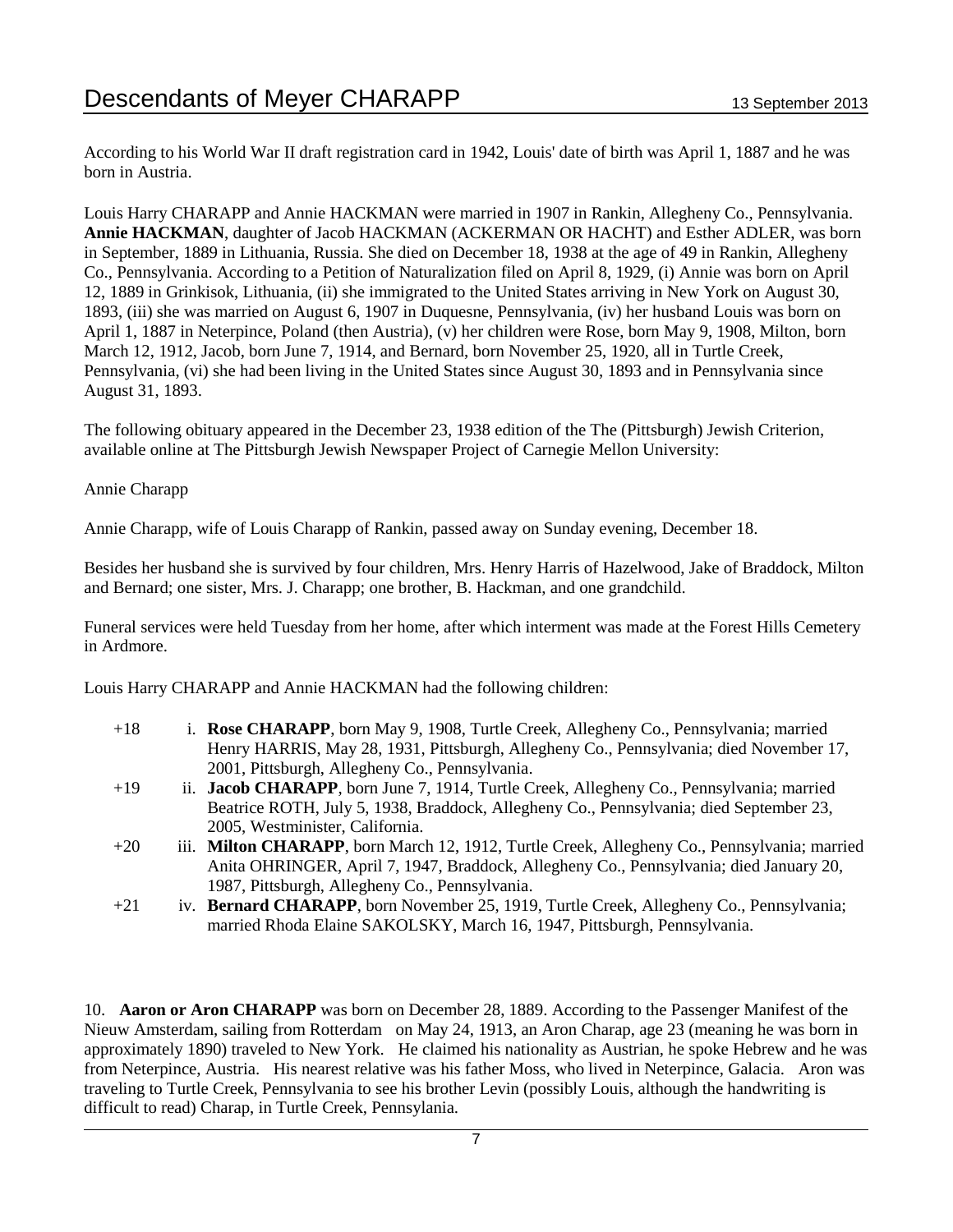Aron was traveling with a Menes Charap, age 38 (meaning he was born in approximately 1875). This is almost certainly the Max Charapp seen in later records. He claimed his nationality as Austrian, he spoke Hebrew and he was from Neterpince, Austria. His nearest relative was his wife, who lived in Neterpince, Galacia. Her name is difficult to read, and could be "Suize". Menes was traveling to see his brother Joseph Charap, at the corner of Miller and Harriet Streets in Rankin, Pennsylvania.

Because Aron and Menes were traveling together, they were from the same town, they had the same surname but had different fathers (Aron's father was Moss; Menes' father was Meyer), and they were each going to see their brother, it is likely that and it will be assumed here that Moss and Meyer were brothers and Aron and Menes were, therefore, first cousins. THIS ASSUMPTION NEEDS TO BE CONFIRMED.

According to his WW I draft registration card filed in 1917, Aron was born in 1889. At that time, he owned his own bottling business in Braddock, Pennsylvania. He lived at 923 Washington Street in Braddock, Pennsylvania.

According to the Passenger Manifest of the S.S. Aquitania arriving in New York on September 24, 1935, Aaron was 46 years old (meaning he was born in approximately 1889. He became a U.S. citizen in 1920 and he lived in 1935 at 205 Braddock Ave., Braddock, Pennsylvania.

According to Aaron's Petition for Naturalization, apparently dated June 16, 1919 (it cannot be explained why the 1935 Passenger Manifest says 1920), (i) his occupation was soft drink manufacturer, (ii) he was born December 28, 1889, (iii) from Natrarprize, Austria Hungary, (iv) he emigrated from Rotterdam on May 24, 1913 on the ship New Amsterdam and arrived in New York on June 13, 1913, (v) he was traveling with Menes Charapp and Joseph Charapp to Braddock to meet Louis Charapp, (vi) his wife was Rachel Clara, born March 1, 1897 in Bronxville, New York, (vii) he declared allegience to Poland, and (viii) he had lived continuously in the United States since June 3, 1913. Interestingly, a Max Herrup was one of the witnesses signing the petition.

According to the WW II draft registration card filed in 1942, Aaron was born in June 1889 in Poland. He lived 6405 Monitor St., Pittsburgh, Pennsylvania and his business, which he owned, was located at 205 Braddock Ave., Braddock, Pennsylvania.

Aaron or Aron CHARAPP and Rachel Clara BECK were married. **Rachel Clara BECK** was born on March 1, 1897 in Bronxville, New York. According to a Passenger Manifest of the R.M.S. Mauretania, arriving in New York on March 26, 1952, Rachel was 54 years old (meaning she was born in 1898) and she was born in New York.

Aaron or Aron CHARAPP and Rachel Clara BECK had the following children:

- +22 i. **Bernard Murray CHARAPP**, born May 30, 1917, Braddock, Allegheny Co., Pennsylvania; married Ann SAVKO; died March, 1972.
- +23 ii. **Selwyn "Babe" CHARAPP**, born February 24, 1925; married Harriet BONDER, March 23, 1947, Pittsburgh, Allegheny Co., Pennsylvania; died December 25, 2002, Pittsburgh, Allegheny Co., Pennsylvania.
- +24 iii. **Evelyn CHARAPP**, born 1924; married Edward H. GREENBERG; died November 24, 2010, Pittsburgh, Allegheny Co., Pennsylvania.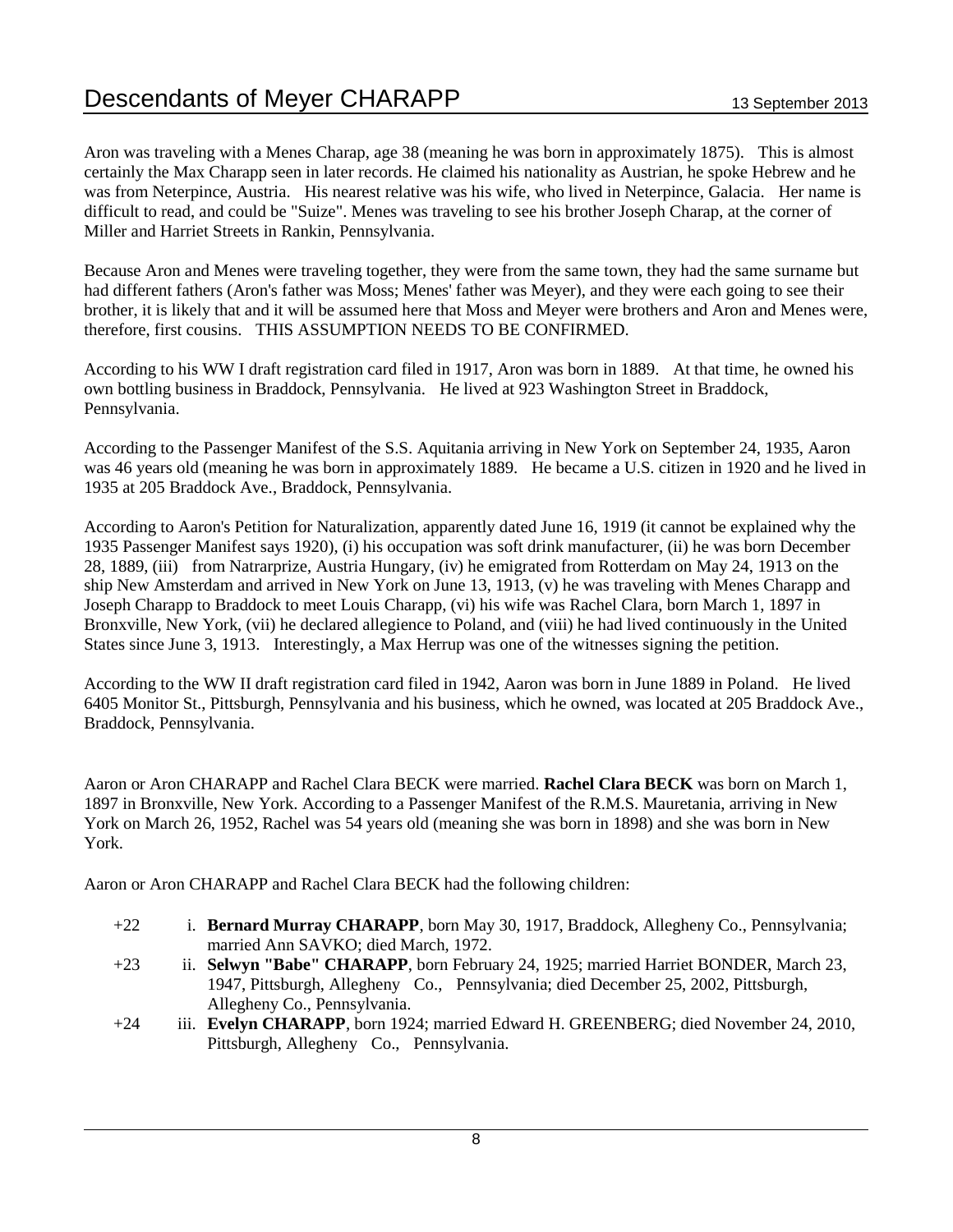### **Fourth Generation**

15. **Helen CHARAPP** was born on October 4, 1908 in Rankin, Allegheny Co., Pennsylvania. She died on March 22, 1982 at the age of 73 in Biloxi, Mississippi. The following obituary appeared in The Jewish Chronicle of Pittsburgh on April 1, 1982, available online at The Pittsburgh Jewish Newspaper Project of Carnegie Mellon University:

CAPLAN, on Monday, March 22, 1982, Helen Caplan, beloved wife of Philip Caplan, mother of Mrs. Jerry (Shirley) Greenberg, Buffalo, NY, Mrs. Sidney (Joyce) Marcus, Biloxi, MS, sister of Sarah Hindin, Pgh. Also survived by four grandchildren and two great grandchildren. Services were held at the Burton L. Hirsch Chapel, 2704 Murray, Ave., Sq. Hill, (opp. Morrowfield Apts.) on Thursday. Interment Beth Shalom Cemetery.

Helen CHARAPP and Philip H. CAPLAN were married on June 10, 1928 in Pittsburgh, Allegheny Co., Pennsylvania. **Philip H. CAPLAN** was born on November 13, 1908 in Pittsburgh, Allegheny Co., Pennsylvania. He died on August 2, 1984 at the age of 75 in Buffalo, New York.

Philip H. CAPLAN and Helen CHARAPP had the following children:

- +25 i. **Shirlee Rhoda CAPLAN**, born August 20, 1929, Braddock Hospital, Braddock, Pennsylvania; married Jerome GREENBERG, June 5, 1949, Pittsburgh, Pennsylvania.
- +26 ii. **Joyce Honey CAPLAN**, born August 6, 1934, Columbia Hospital, Wilkinsburg, Allegheny Co., Pennsylvania; married Sidney MARCUS, June 13, 1954, Pittsburgh, Pennsylvania; died October 9, 2011, Mobile, Alabama.

16. **Celia CHARAPP** was born in 1903 in Rankin, Allegheny Co., Pennsylvania. She died on April 6, 1956 at the age of 53 in Pittsburgh, Allegheny Co., Pennsylvania. The following obituary was published in The (Pittsburgh) Jewish Criterion on April 13, 1956, available online at The Pittburgh Jewish Newpasper Project of Carnegie Mellon University:

JACOBSON--On April 6, Celia Jacobson, beloved wife of the later Howard; mother of Mrs. Norman Lustig and Marvin; daughter of Mr. and Mrs. Joseph Charapp; sister of Mrs. Ben Hindin and Mrs. Philip H. Caplan; also three grandchildre. Services at teh Burton L. Hirsch Chapel, Murray Avenue, April 8. Interment Homestead Hebrew Cemetery.

Celia CHARAPP and Howard JACOBSON were married on June 18, 1922 in Homestead, PA. **Howard JACOBSON** died on August 13, 1945 in Pittsburgh, Allegheny Co., Pennsylvania. He was born in Pittsburgh, Allegheny Co., Pennsylvania.

Howard JACOBSON and Celia CHARAPP had the following children:

- +27 i. **Evelyn JACOBSON**, born December 12, 1926, Pittsburgh, Allegheny Co., Pennsylvania; died May 1, 1993, Indiana, Indiana County, Pennsylvania.
- +28 ii. **Marvin S. JACOBSON**.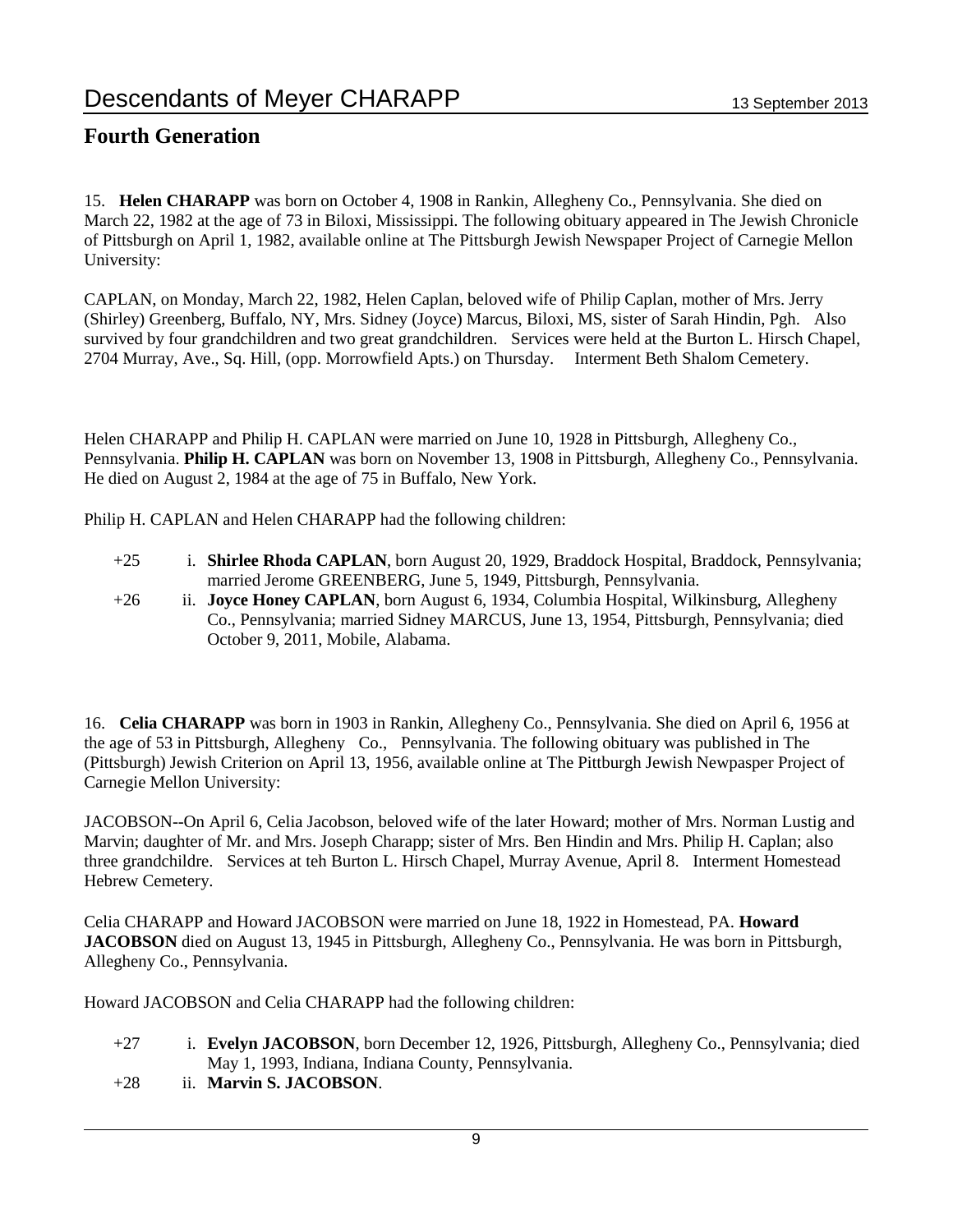17. **Sarah Jane CHARAPP** was born on November 6, 1906 in Rankin, Allegheny Co., Pennsylvania. She died on April 3, 1992 at the age of 85 in Woodbridge, Prince William Co., Virginia. She was buried on April 6, 1992 in Sons of Israel Cong. Cem., Forrest Hills, Allegheny Co., Penn.. Sarah helped run the store in Rankin, but she generally stayed at home to raise her children. After the grocery store closed, she went to work in Braddock for Lustig's Children's shop.

The following obituary appeared in the April 7, 1992 edition of the Pittsburgh Post-Gazette:

SARAH HINDIN**.** The funeral was yesterday for Sarah Hindin, formerly of Rankin, who died Friday at Potomac Hospital in Woodbridge, Va., after a heart attack.

Mrs. Hindin, 86, was a retired medical receptionist and a member of Beth Shalom Synagogue in Squirrel Hill. She is survived by two sons, Melvin of Whittier, Calif., and Harvey of Dale City, Va.; four grandchildren and one great-grandson.

Burial was in Sons of Israel Cemetery, Forest Hills.

Sarah Jane CHARAPP and Benjamin HINDIN were married on June 2, 1925 in Pittsburgh, Allegheny Co., Pennsylvania, at the Rittenhouse Hotel. **Benjamin HINDIN**, son of Solomon (Shlomo) HINDIN and Bertha MAIZEL, was born on June 26, 1898 in New York, New York. He died on June 21, 1981 at the age of 82 in Pittsburgh, Allegheny Co., Pennsylvania. He was buried on June 22, 1981 in Sons of Israel Cong. Cem., Forrest Hills, Allegheny Co., Penn.. According to the State of New York Certificate and Record of Birth of Barnett Hindin, No. 28977, Benjamin was born on June 26, 1898 at 224 Cherry Street, New York, New York. (It is not clear why Benjamin's name at birth was "Barnett".) According to Harvey and Mel Hindin, Benjamin worked as an electrician in Brooklyn, NY.

The following wedding announcement appeared in The Jewish Criterion (Pittsburgh) on June 19, 1925:

**Charapp—Hindin** A charmingly appointed wedding took place at the Rittenhouse on Tuesday evening, June Second, when Miss Sarah Charapp, daughter of Mr. and Mrs. J. Charapp, of Rankin, became the bride of Ben Hindin. The wedding music was played by Nossokoff s Orchestra. The bride, who was given in marriage by her father, wore a gown of fawn georgette, embellished with crystal beads and amethysts, and carried a shower bouquet of white roses, lilies-of-the valley and orange blossoms.

Mrs. H. W. Jacobson, sister of the bride, as matron of honor, wore a gown of orchid georgette, heavily beaded, and carried tea roses. Miss Helen Charapp, who was her sister's maid of honor, wore a gown of pansy chiffon and carried a bouquet of tea roses, and the bridesmaids were the Misses Edith Rubenstein. Leona Ecker, Lucy Adler and Lucy Hecht, all wearing gowns in pastel shades. Victor Hindin served as his brother's best man, and the ushers were Abe Goldstein, Al Greenberg, William Marks and Joe Hecht. Eleanor Kramer and Katherine Medof were the flower girls, carrying French baskets of pink roses, and Arnold Hackman was the ring bearer.

Following the ceremony, dinner was served to 200 guests. Entertainment was provided by Miss Anna Zimet, who rendered vocal selections, and the Misses Rose Rubenstein and Relda Hackman, who entertained with solo dances. Mr. and Mrs. Hindin will make their home at 1 Miller Street, Rankin.

The out-of-town guests were Mrs. B. Hindin. mother of the groom; Mr. and Mrs. I.. Kramer, Mr. Victor Hindin, brother of the groom, and Mr. and Mrs. H. Schnapp, all of New York ; Mrs. M. Zakuto, of Detroit, Mich.; Mr. and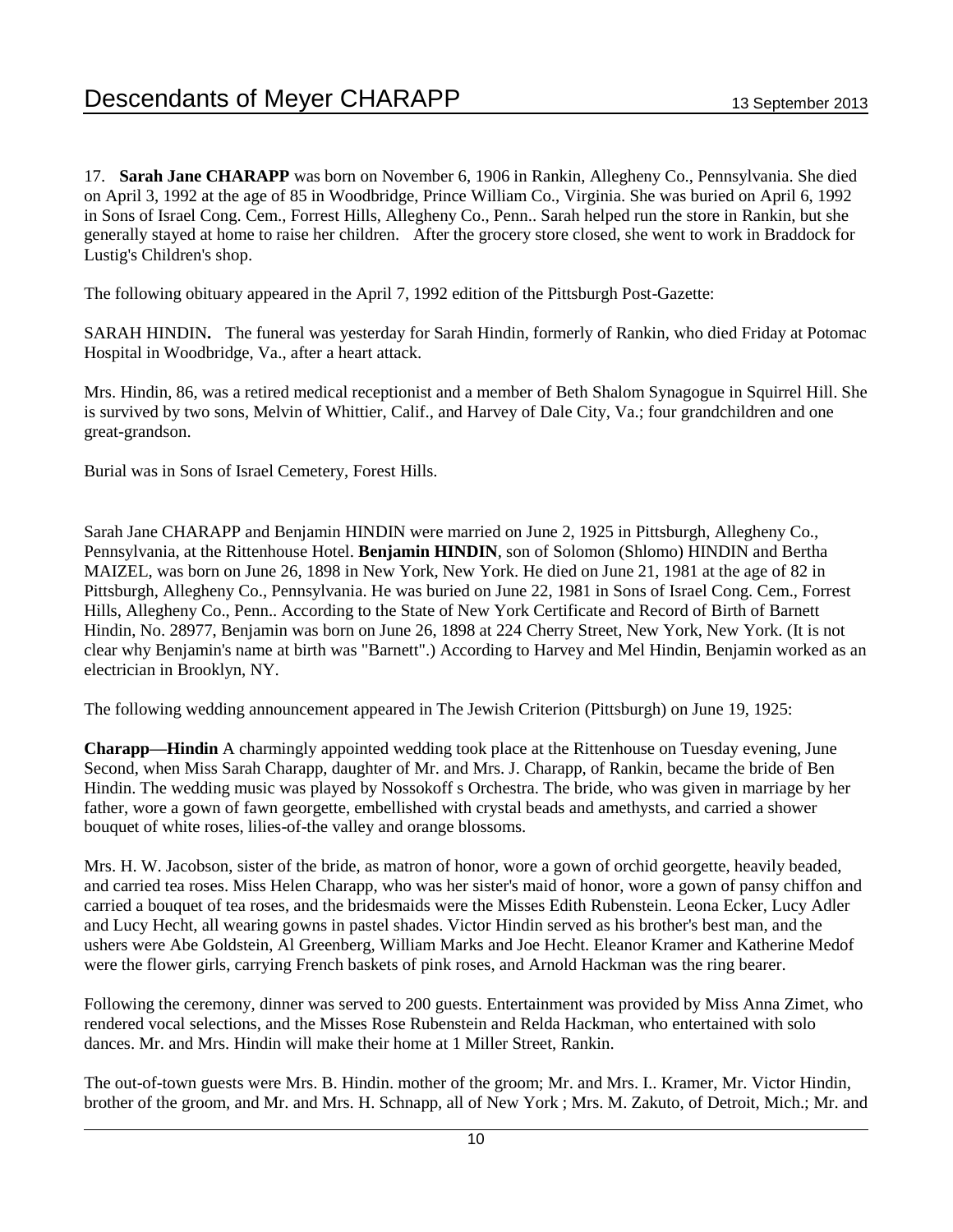Mrs. S. Karp, of Cleveland; .Mrs. J. Shoff and daughters, of Greensburg, and Mr. K. Adler, of Tarentum.

\*\*\*

According to his sons Mel and Harvey: He moved to Pittsburgh, PA in the 1920's. In Pittsburgh, he did electrical work and then, he sold lighting fixtures, appliances and, with the advent of the radio, radios. When selling a radio, he would call KDKA and ask them to broadcast in order to make the sale. He had the opportunity to join two partnerships--a company called Bluestone or Hamburg Brothers. Benjamin joined Bluestone, which was in the electrical business, which eventually failed. (The Hamburg Bros. partnership was very successful and became the RCA distributor in Pittsburgh and all of Pennsylvania.) After Bluestone failed (approximately 1927), he operated a service station in Braddock, Pennsylvania that he rented from Grandpa Charapp's nephew, Aaron Charapp. Benjamin then started grocery store in Swissvale, PA (around 1929). He then took over his father-in-law's grocery business in the summer of 1933. The grocery was located at 1 Miller St., Rankin, Pennsylvania. He and his family lived above the grocery store. The store closed in the 1950's, after which Benjamin worked in the Allegheny County Recorder of Deeds office. He was also a member of the Rankin School Board for many years.

The following obituary appeared in The Jewish Chronicle of Pittsburgh on May 28, 1981:

HINDIN,.on Wednesday, May 20, 1981, Benjamin Hiridin beloved husband of Sarah Hindin, father of Melvin S. Hindin, Whittier, CA, Harvey J. Hindin, Woodbridge, VA, brother of Victor Hindin, Miami Beach, FL. Also survived by four grandchildren. Services were held at the Burton L. Hirsch Chapel, 2704 Murray Ave., Sq. Hill (opp. Morrowfield Apts.) on Thursday. Interment Rankin Cemetery.

Benjamin HINDIN and Sarah Jane CHARAPP had the following children:

- +29 i. **Seymour Melvin HINDIN**, born September 30, 1926, Braddock, Allegheny Co., Pennsylvania; married Lois PETZOLD, November 6, 2001; married Frances Mary ORNEA, June 10, 1952, Rhodef Shalom Temple in Pittsburgh, PA; died December 20, 2007, Pasadena, Los Angeles Co., California.
- +30 ii. **Harvey Jerome HINDIN**, born Braddock Hospital, Braddock, Allegheny Co., Pennsylvania; married Anna Mae SCHNAUBELT, May 2, 1953, St. Mary's R.C. Church in Alexandria, VA.

18. **Rose CHARAPP** was born on May 9, 1908 in Turtle Creek, Allegheny Co., Pennsylvania. She died on November 17, 2001 at the age of 93 in Pittsburgh, Allegheny Co., Pennsylvania. The following obituary was published in the Pittsburgh Post-Gazette on Saturday, November 17, 2001:

### HARRIS, ROSE

On Fri., Nov. 17, 2001, age 93; wife of the late Henry Harris; mother of Ralph A. Harris of San Francisco, CA. and the late Myron Harris of Pgh.; sister of Jacob Charapp of Los Angeles, Bernard Charapp of Pgh. and the late Milton Charapp of Pgh. Services and interment private. Arrangements by BURTON L. HIRSCH CHAPEL, (412) 521-2600.

Rose CHARAPP and Henry HARRIS were married on May 28, 1931 in Pittsburgh, Allegheny Co., Pennsylvania. **Henry HARRIS** was born on July 20, 1909 in Fayette City, Pennsylvania. He died on September 25, 1984 at the age of 75 in Pittsburgh, Allegheny Co., Pennsylvania.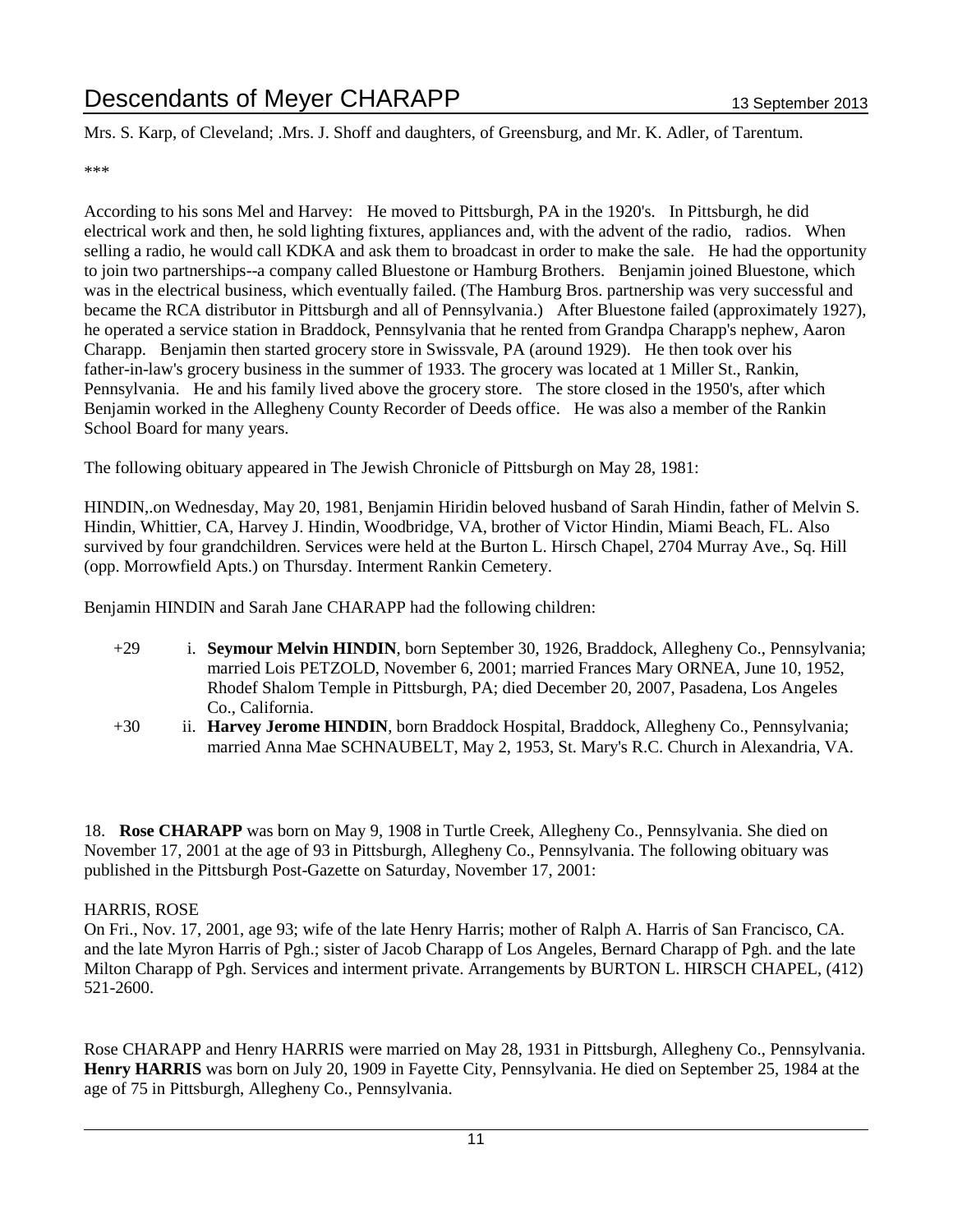Henry HARRIS and Rose CHARAPP had the following children:

- +31 i. **Myron HARRIS**, born July 24, 1933, Pittsburgh, Allegheny Co., Pennsylvania; died September 15, 1979, Pittsburgh, Allegheny Co., Pennsylvania.
	- 32 ii. **Ralph Allen HARRIS** was born on March 18, 1940 in Pittsburgh, Allegheny Co., Pennsylvania.

19. **Jacob CHARAPP** was born on June 7, 1914 in Turtle Creek, Allegheny Co., Pennsylvania. He died on September 23, 2005 at the age of 91 in Westminister, California. He was buried in Mt. Olive Memorial Park, Costa Mesa, California.

Jacob CHARAPP and Beatrice ROTH were married on July 5, 1938 in Braddock, Allegheny Co., Pennsylvania. **Beatrice ROTH** was born on March 21, 1917 in Braddock, Allegheny Co., Pennsylvania. She died on October 26, 1986 at the age of 69 in Westminister, California.

Jacob CHARAPP and Beatrice ROTH had the following children:

- +33 i. **Adrienne CHARAPP**, born May 22, 1942, Pittsburgh, Pennsylvania; married Thomas Lee WOLFE, September 3, 1963, Brackenridge, PA.
- +34 ii. **Sharon Rae CHARAPP**, born March 19, 1948, Pittsburgh, Allegheny Co., Pennsylvania; married Alan Robert WEISMAN, April 7, 1968, Pittsburgh, Allegheny Co., Pennsylvania.

20. **Milton CHARAPP** was born on March 12, 1912 in Turtle Creek, Allegheny Co., Pennsylvania. He died on January 20, 1987 at the age of 74 in Pittsburgh, Allegheny Co., Pennsylvania. The following obituary appeared in the The Jewish Chronicle of Pittsburgh on January 29, 1987:

CHARAPP, on Tuesday, January 20, 1987, Milton Charapp, beloved husband of Anita Charapp; father of Sanford M. Charapp of Miami, FL; brother of Mrs. Rose Harris, Bernard Charapp; both of Pgh., and Jacob Charapp of CA. Services were held at the Burton L. Hirsch Chapel, 2704 Murray Ave., Sq. Hill (opp. Morrowfield Apts.). Interment Ahavath Achim Cemetery, Forest Hills.

Milton CHARAPP and Anita OHRINGER were married on April 7, 1947 in Braddock, Allegheny Co., Pennsylvania. **Anita OHRINGER** was born on October 11, 1917 in Poland. She died on September 30, 2008 at the age of 90 in Pittsburgh, Allegheny Co., Pennsylvania. The following obituary was published in the Pittsburgh Post-Gazette on October 2, 2008:

CHARAPP ANITA On Tuesday, September 30, 2008. Beloved wife of the late Milton Charapp; beloved mother of Sanford and Regina Charapp; also survived by nieces and nephews. Graveside Services and Interment will be held on Friday at 1pm at Ahavath Achim Cemetery, Forest Hills. Arrangements by RALPH SCHUGAR CHAPEL, INC.

Milton CHARAPP and Anita OHRINGER had the following child:

+35 i. **Sanford Marvin CHARAPP**, born December 26, 1948, Pittsburgh, Allegheny Co., Pennsylvania; married Regina HERMAN, February 28, 1982, Miami Beach, Florida.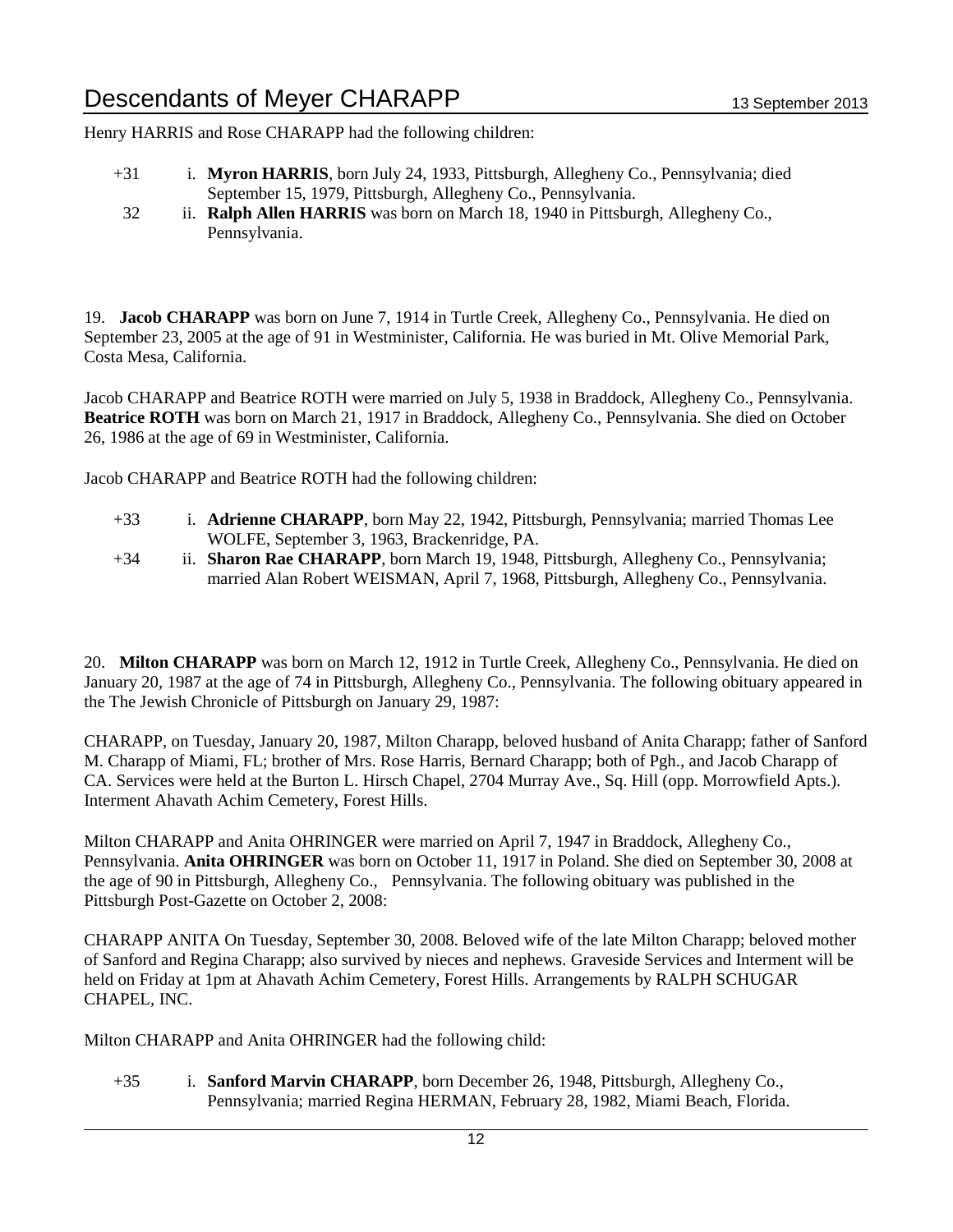21. **Bernard CHARAPP** was born on November 25, 1919 in Turtle Creek, Allegheny Co., Pennsylvania. According to the Petition for Naturalization of Annie Hackman Charapp, dated April 8, 1919, Bernard was born on November 25, 1920.

Bernard CHARAPP and Rhoda Elaine SAKOLSKY were married on March 16, 1947 in Pittsburgh, Pennsylvania. **Rhoda Elaine SAKOLSKY** was born on December 20, 1927 in Pittsburgh, Pennsylvania.

Bernard CHARAPP and Rhoda Elaine SAKOLSKY had the following children:

- +36 i. **Abbylee CHARAPP**, born June 6, 1950, Pittsburgh, Allegheny Co., Pennsylvania; married Peter James BAUMHARDT, June 14, 1975, Pittsburgh, Pennsylvania.
- 37 ii. **Jeffery Alan CHARAPP** was born on April 13, 1953 in Pittsburgh, Allegheny Co., Pennsylvania.

22. **Bernard Murray CHARAPP** was born on May 30, 1917 in Braddock, Allegheny Co., Pennsylvania. He died in March, 1972 at the age of 54.

Bernard Murray CHARAPP and Ann SAVKO were married. **Ann SAVKO** was born on April 19, 1917. She died on May 2, 2007 at the age of 90 in Pittsburgh, Allegheny Co., Pennsylvania. CHARAPP The following obituary was published in the Pittsburgh Post-Gazette on May 4, 2007:

CHARAPP, ANN R. Age 90 of Pittsburgh passed away on Wednesday, May 2, 2007. She was the beloved wife of the late Bernard M. Charapp; loving mother of Sheldon (Elaine) Charapp of Rockville, MD, Michael (Charlotte) Charapp of McLean, VA and Adrianne Charapp of Beacon Hill; cherished grandmother of Leslie (Tracey) Charapp, Carl (Allison) Charapp, Jamey Charapp, Barrett Charapp and Aaron Charapp; great-grandmother of Samey, Hallie, Reyna, Jacek, Ely and Zachary; dear sister of Agnes Adams of Cincinnati, OH and the late John Savko and the late Stephen Savko; also survived by nieces and nephews. The family will receive friends Friday 1:00 to 2:30 PM at the BURTON L. HIRSCH FUNERAL HOME, INC., 2704 Murray Avenue, Squirrel Hill (412-521-2600), prior to leaving for Temple Sinai Memorial Park for a 3:00 PM Graveside Service and Interment. Contributions may be made in Ann's memory to the UPMC Seniorcare - Benedum Geriatric Institute, 3708 Fifth Avenue, Suite #400, Pittsburgh, PA 15213.

Bernard Murray CHARAPP and Ann SAVKO had the following children:

- +38 i. **Sheldon Ian CHARAPP**, born August 3, 1941; married Elaine Molla JACOBSON, December 22, 1962.
- +39 ii. **Michael CHARAPP**, married Charlotte RAYMOND.
- 40 iii. **Adrianne CHARAPP** was born (date unknown).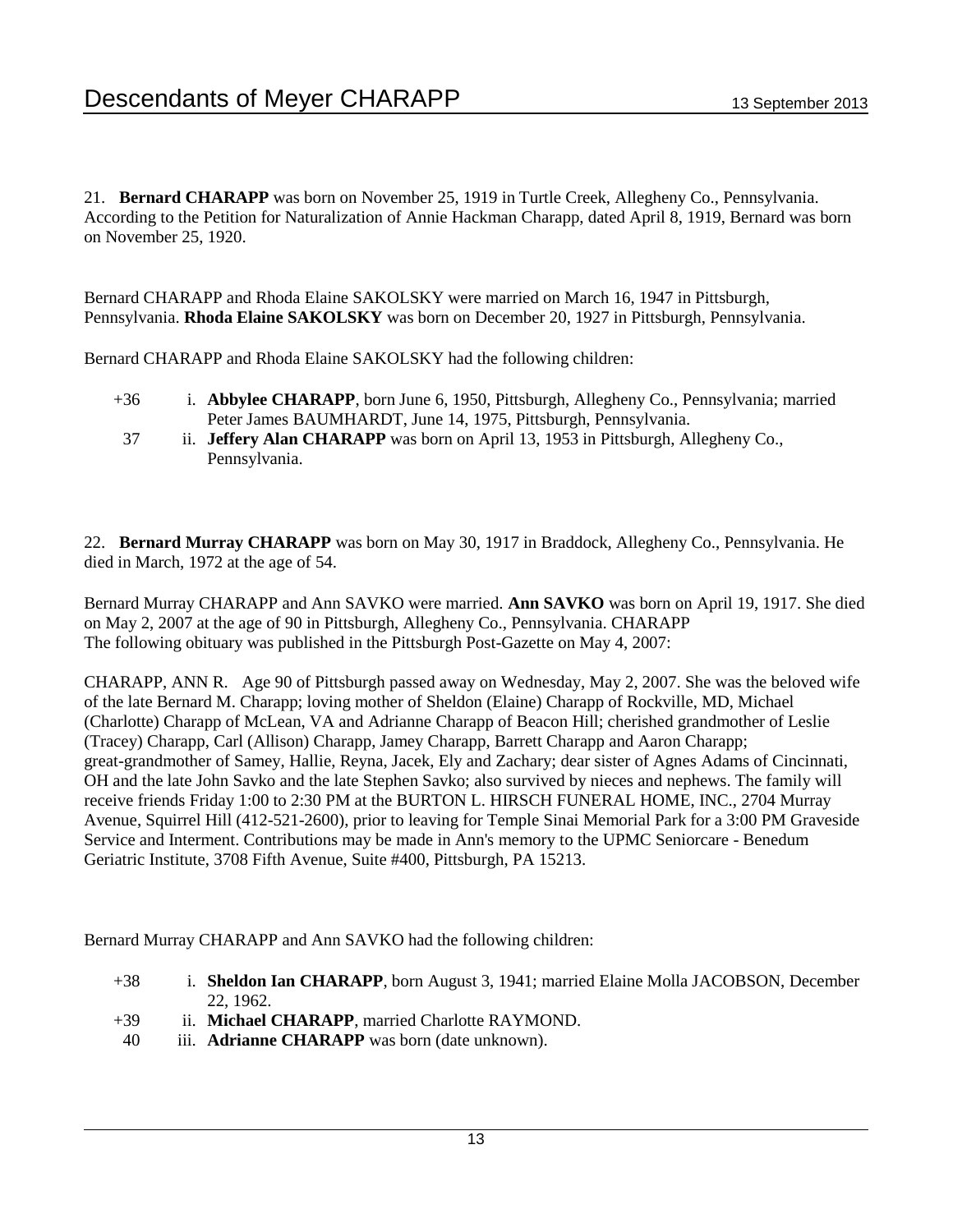23. **Selwyn "Babe" CHARAPP** was born on February 24, 1925. He died on December 25, 2002 at the age of 77 in Pittsburgh, Allegheny Co., Pennsylvania. He was buried in Temple Sinai Memorial Park, Pittsburgh, Pennsylvania. In 1927, Aaron Charapp opened Avenue Motor Company, a Dodge dealership in Braddock, PA.

In 1971, control of the dealership was handed over to Babe Charapp, the second generation owner, and the family opened another location in McKeesport. The family-owned business converted their inventory from Dodge to Ford in 1978 and Babe Charapp Ford is fully operated by the father/son duo of Babe and Ron Charapp.

In 1988 the Charapp dealerships expanded into the Allegheny Valley region with the opening of Charapp Freeport Ford and Dodge. This dealership operates in addition to Babe Charapp Ford until 1995 when Charapp Ford North opens in Natrona Heights. The 26,000-square-foot location proves to be the perfect locale for the historic dealership. Ron Charapp moves his Dodge inventory to the Natrona Heights location upon constructing yet another 26,000-square-foot facility. Natrona Heights is still currently the home of Charapp Ford North and Charapp Rt. 28 Chrysler, Jeep & Dodge after Charapp acquired the Jeep and Chrysler franchises in 2005.

The following obituary was published in the Pittburgh Post-Gazette on December 27, 2002:

### CHARAPP, BABE

On Wednesday, December 25, 2002. Beloved husband of Harriet Charapp; beloved father of Cyndi (Alan) Levine of Portland, OR and Ron (Linda) Charapp of Pgh.; beloved brother of Evelyn (Ed) Greenberg of Pgh.; brother-in-law of Ann Charapp of Pgh.; grandfather of Casee Kinna, Jess Kinna, Kyle Levine, David (Betsy) Charapp and Kevin (Corrie) Charapp; great-grandfather of Arianna Rose Charapp and Isaiah Charapp; also survived by nieces, nephews, great-nieces & nephews. Services at RALPH SCHUGAR CHAPEL, INC. 5509 Centre Ave., Shadyside, on Friday at 3:15 pm. Visitation 1 1/4 hours prior to services (2-3:15 pm). Interment Temple Sinai Memorial Park. Contributions may be made to Susan G. Komen Race for the Cure, 1620 Murray Avenue, Pgh., PA 15217, American Heart Assoc., 10 Duff Road, Suite 304, Pgh., PA 15235 or American Lung Assoc., 11675 Perry Hwy., Wexford, PA 15090.

Selwyn "Babe" CHARAPP and Harriet BONDER were married on March 23, 1947 in Pittsburgh, Allegheny Co., Pennsylvania. **Harriet BONDER** was born (date unknown).

Selwyn CHARAPP and Harriet BONDER had the following children:

- +41 i. **Cyndi CHARAPP**, married Alan LEVINE.
- +42 ii. **Ronald CHARAPP**, born about 1948; married Linda SAMBOL.

24. **Evelyn CHARAPP** was born in 1924. She died on November 24, 2010 at the age of 86 in Pittsburgh, Allegheny Co., Pennsylvania. The following obituary was published in the Pittsburgh Post-Gazette on November 24, 2010

### EVELYN CHARAPP GREENBERG

On Tuesday, November 23, 2010. Beloved wife of the late Edward H. Greenberg; beloved mother of Sharon and Jim Goldberg and Alan and Nancy Greenberg; adoring grandmother of Alison and Adam Chase, David Goldberg, Rachel and Emily Greenberg; cherished great-grandmother of Lauren and Alexis Chase; also survived by nieces and nephews. Graveside Services and Interment Private. Contributions may be made to , 300 Penn Center Boulevard, Suite 602, Pittsburgh, PA 15235 or a charity of the donor's choice. Arrangements entrusted to RALPH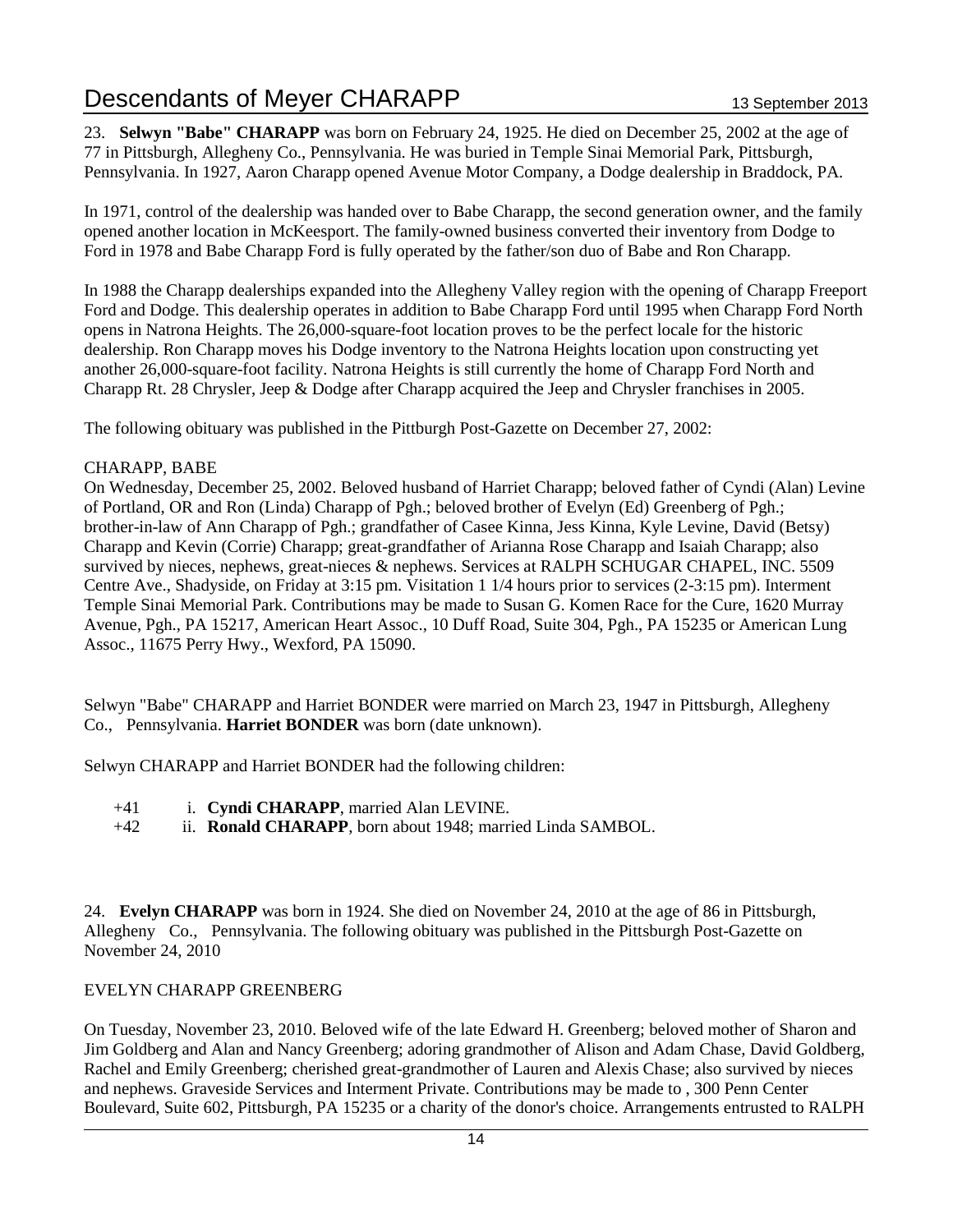SCHUGAR CHAPEL, INC., (412-621-8282) Send condolences at post-gazette.com/gb

Evelyn CHARAPP and Edward H. GREENBERG were married. **Edward H. GREENBERG** died on November 9, 2006 in Pittsburgh, Allegheny Co., Pennsylvania. The following obituary was published in the Pittsburgh Post-Gazette on November 10, 2006:

### GREENBERG, EDWARD H.

On Thursday, November 9, 2006; Beloved husband of Evelyn Charapp Greenberg. Beloved father of Sharon & Jim Goldberg and Alan & Nancy Greenberg. Adoring grandfather of Alison & Adam Chase, David Goldberg and Rachel & Emily Greenberg. Cherished great grandfather of Lauren & Alexis Chase. Brother-in-law of Diana Greenberg. Also survived by nieces and nephews. Friends may meet at RALPH SCHUGAR CHAPEL, INC., 5509 Centre Ave., Shadyside on Sunday at 11 AM and then proceed to Temple Sinai Memorial Park for 12 Noon Graveside Services. Contributions may be made to American Parkinson's Disease Association, 490 E. North Ave, Suite 500, Pittsburgh, PA 15212 or a charity of the donor's choice.

Edward H. GREENBERG and Evelyn CHARAPP had the following children:

- +43 i. **Sharon GREENBERG**, born about 1949; married Unknown CHASE; married James Kalmine GOLDBERG.
- +44 ii. **Alan GREENBERG**, married Nancy UNKNOWN.

### **Fifth Generation**

25. **Shirlee Rhoda CAPLAN** was born on August 20, 1929 in Braddock Hospital, Braddock, Pennsylvania.

Shirlee Rhoda CAPLAN and Jerome GREENBERG were married on June 5, 1949 in Pittsburgh, Pennsylvania. **Jerome GREENBERG** was born on February 24, 1926 in Buffalo, NY.

Jerome GREENBERG and Shirlee Rhoda CAPLAN had the following children:

- +45 i. **Linda Jo GREENBERG**, born May 16, 1950, Buffalo, NY; married Jeffrey Mark SHOHET, August 20, 1972, Buffalo, NY.
- +46 ii. **Gary Lee GREENBERG**, born May 26, 1953, Buffalo, NY; married Tina ECHTERNACH, July 28, 1984, San Diego, CA.

26. **Joyce Honey CAPLAN** was born on August 6, 1934 in Columbia Hospital, Wilkinsburg, Allegheny Co., Pennsylvania. She died on October 9, 2011 at the age of 77 in Mobile, Alabama. The following obituary was published in the Post Register (Mobile, Alabama) on October 10-11, 2011: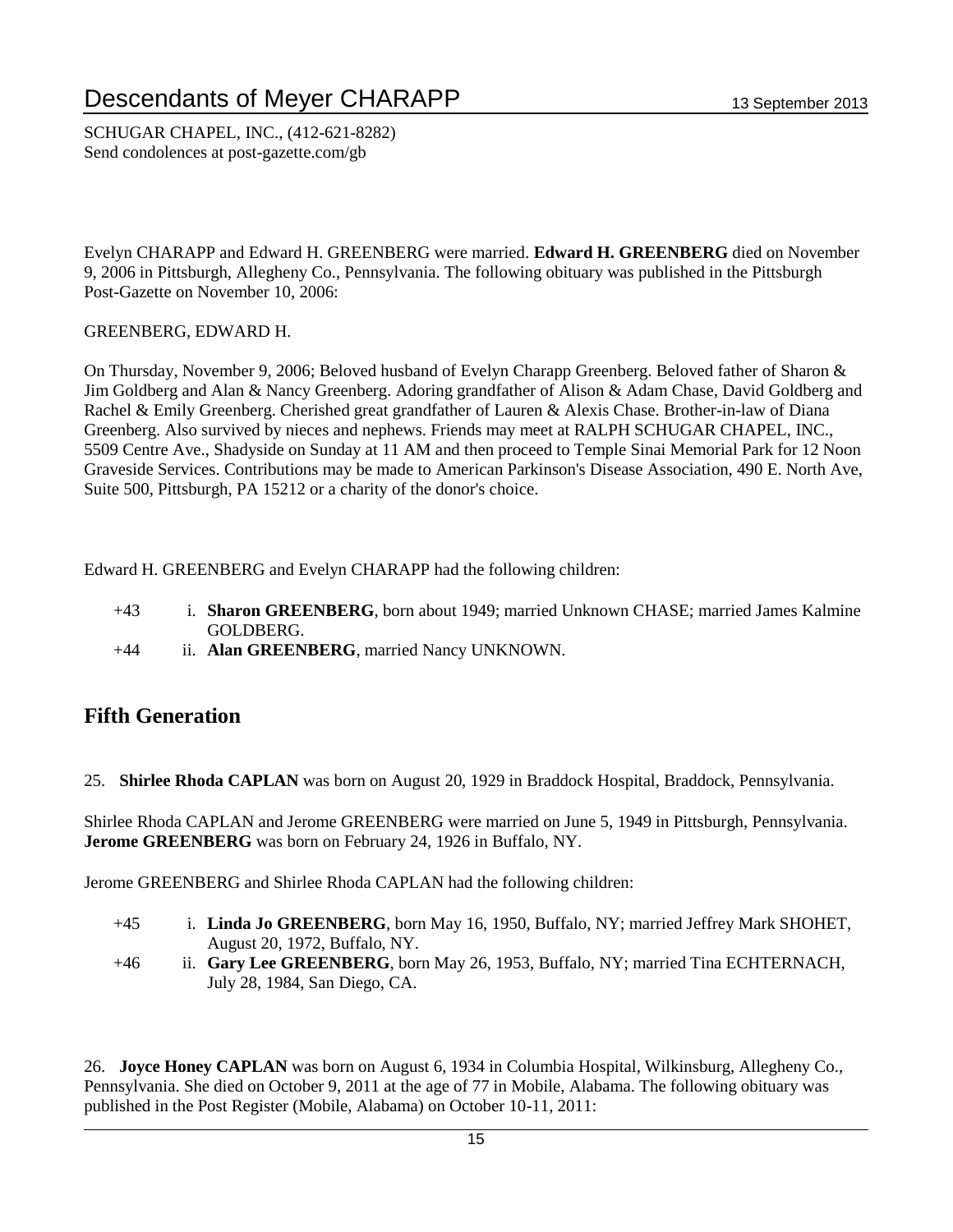Joyce Honey Marcus

MARCUS Mrs. Joyce Honey Marcus, 77, of Mobile, AL, died Sunday, October 9, 2011, in Mobile. Mrs. Marcus was born in Braddock, PA and had been a resident of the Gulf Coast since 1975. She was a member of the Order of The Eastern Star, a former member of the Congregation Beth Israel Synagogue, and a current member of Ahavas Chesed Synagogue. Mrs. Marcus is survived by her husband, Sidney Marcus; two sons, Joel Marcus and his wife, Elisabeth, and Jeff Marcus and his wife, Toni; four grandchildren, Logan Marcus and his wife Carrie, Lauren Marcus, Leanna Marcus and Hanna Marcus; and her beloved canine, Maggy May. In lieu of flowers, the family request that memorials be made to the , 417 Security Square, Gulfport, MS 39507. Funeral services will be 11:30 a.m. today, Tuesday, October 11, 2011, at Bradford-O'Keefe Funeral Home, 2511 Pass Road, in Biloxi where friends may visit from 11:00 a.m. until service time. Interment will follow in Biloxi National Cemetery. View and sign register book at www.bradfordokeefe.com.

Joyce Honey CAPLAN and Sidney MARCUS were married on June 13, 1954 in Pittsburgh, Pennsylvania. **Sidney MARCUS** was born on January 31, 1931 in New York, NY.

Sidney MARCUS and Joyce Honey CAPLAN had the following children:

- +47 i. **Joel Allan MARCUS**.
- +48 ii. **Jeffery Mark MARCUS**, born April 1, 1967; married Toni HERVET, June, 1983, Mobile, AL.

27. **Evelyn JACOBSON** was born on December 12, 1926 in Pittsburgh, Allegheny Co., Pennsylvania. She died on May 1, 1993 at the age of 66 in Indiana, Indiana County, Pennsylvania.

**Norman LUSTIG** was born in 1925 in Pittsburgh, Pennsylvania. He died on April 24, 1983 at the age of 58 in Akron, Summit Co., Ohio.

Norman LUSTIG and Evelyn JACOBSON had the following children:

- +49 i. **Harriet LUSTIG**, born Pittsburgh, Pennsylvania.
- 50 ii. **Francis LUSTIG** was born in Pittsburgh, Pennsylvania.

28. **Marvin S. JACOBSON** was born (date unknown). Marvin founded Hallmark Advertising Inc., a Pittsbugh advertising agency, in 1965, whch later became Hallmark Tassone, Inc.. It was located in Oakland and then downtown Pittsburgh. He graduated from the University of Pittsburgh with a journalism degree.

**Phyllis UNKNOWN** was born (date unknown).

Marvin S. JACOBSON and Phyllis UNKNOWN had the following children:

- +51 i. **Debra "Debbie" JACOBSON**, married Joel SIGAL.
- +52 ii. **Cindy Ellen JACOBSON**, married Richard Scott SIMON, June 4, 1978.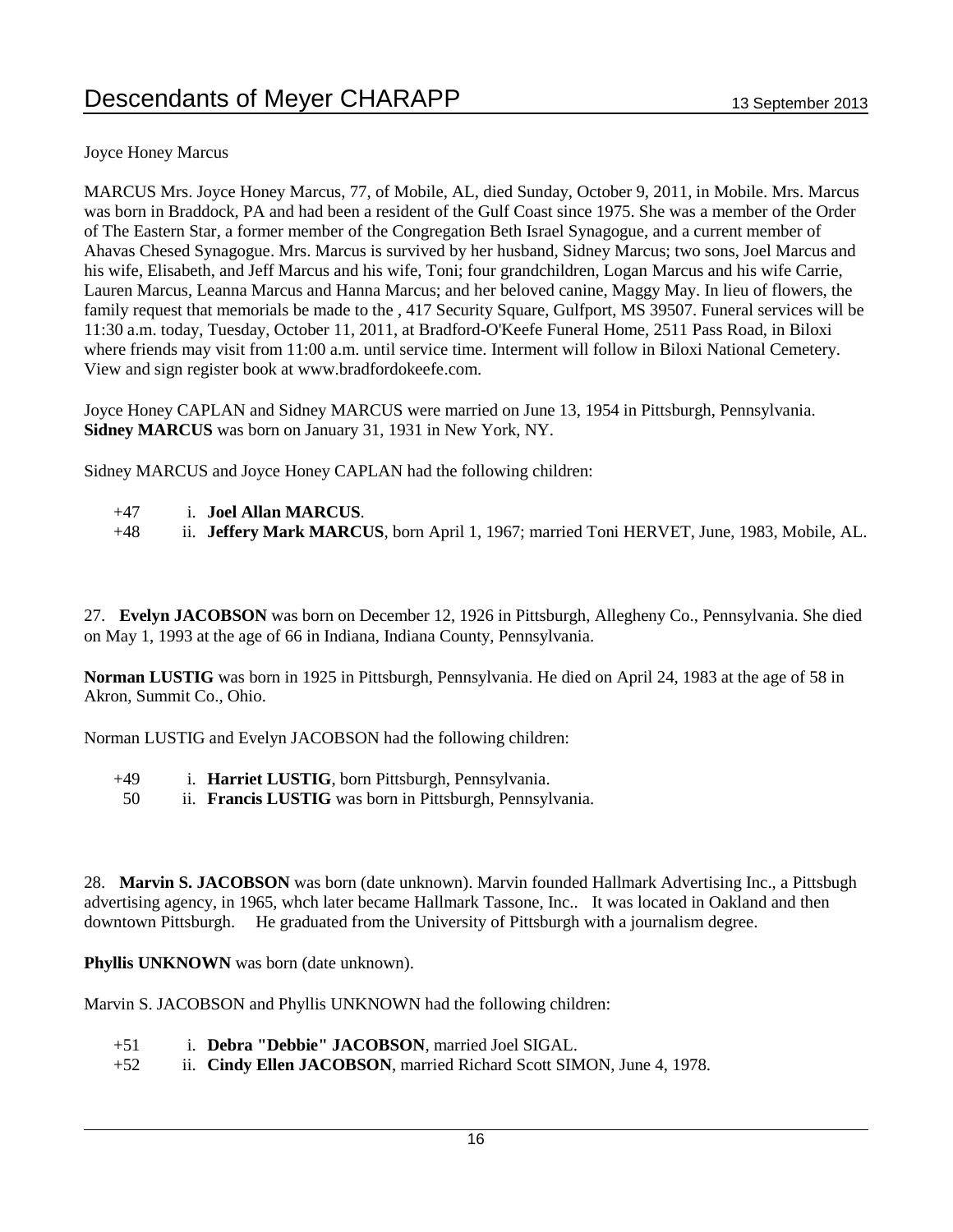29. **Seymour Melvin HINDIN** was born on September 30, 1926 in Braddock, Allegheny Co., Pennsylvania. He celebrated his bar mitzvah in September, 1939 in Beth Shalom Temple, Squirrel Hill, Allegheny Co., Pennsylvania. He died on December 20, 2007 at the age of 81 in Pasadena, Los Angeles Co., California. Mel graduated form Rankin High School in Rankin, PA in 1943. He attended Penn State University through the US Army ASTP program for a few months until September 1944. He had enlisted in the reserves and as soon as he turned 18, he entered the infantry in August 1944 (Serial No. 13189214). He did basic training for 13 weeks at Camp Blanding, Florida and then went to France. There, he became a member of the 42nd Rainbow Infrantry Division, 232nd Regiment, L Company and, later, M Company. He went to Germany in 1944 where he was with the first troops into Dachau. He was in Munich when the war ended. He earned an ETO Ribbon with two battle stars and a Combat Infrantry Badge. He was discharged from the Army in August 1946. He graduated from the University of Pittsburgh, Pittsburgh, PA (B.A. 1949, M.A. Psychiatric Case Work (Graduate School of Social Work) June 11, 1952). He worked for the State of California, Department of Mental Hygiene, from 1952-55; then the Veterans Administration in 1955-56; then the California Youth Authority as a Supervising Social Worker; then he went into private practice with the Hillcrest Psychiatric Clinic in Alhambra as a psychiatric case worker. He attended Claremont Graduate School working toward his PhD. He was diector of the West Covina Family Service Agency. He eventually became director at the Hathaway Home for Children in Los Angelos from 1967 to 1987. Beginning in 1984 he became a docent with the Los Angelos County Museum of Natural History and eventually became a director of the Gem and Mineral Council, a Fellow and a Member of the Alliance Board of Directors.

The following story appeared in the magazine of the Fall 2008 edition of the Newsletter of the Hildegarde Howard Society, which honors and recognizes benefactors who have included the Los Angelos Natural History Museum in their estate plans:

Donor Stories Mel Hindin: A Museum Treasure

Visitors to the Museum's Hall of Gems and Minerals have undoubtedly noticed the scores of impressive specimens on display bearing the proud label "Gift of Melvin Hindin." In fact, some of the most important additions to the Museum's mineralogy collections in recent years were gifts from Mel. Sadly, Mel passed away last December, but his cherished friendship and legacy of generosity endures.

Mel first developed a love for museums as a child growing up in the Pittsburgh area. Though his chosen profession as a social worker was far afield from museums, he never forgot that love. Toward the end of his distinguished career, which culminated in the directorship of the Hathaway Home for Children in Highland Park, Mel decided to "prepare for retirement" by becoming a docent at the Natural History Museum.

From 1984 until his death in 2007—a span of nearly a quarter century—the Museum became a major focus of Mel's life. Mel not only served as a touring docent but also as a volunteer in the Mineral Sciences Department. He was an active member of the Board of Directors of the Museum's Gem & Mineral Council and played a leadership role as a member of the Museum Alliance. Together with wife Lois Petzold Hindin, Mel was also active in the Fellows Program.

As a docent, Mel especially relished giving tours of the Hall of Gems and Minerals, which led him to become acquainted with Dr. Anthony Kampf, the Museum's Curator of Gems and Minerals. Mel immersed himself in the world of gem and mineral enthusiasts and assembled a fine collection of his own. But Mel always put the Museum first, and during his last 15 years the Museum's Mineral Sciences Department was the particular beneficiary of Mel's enthusiastic support.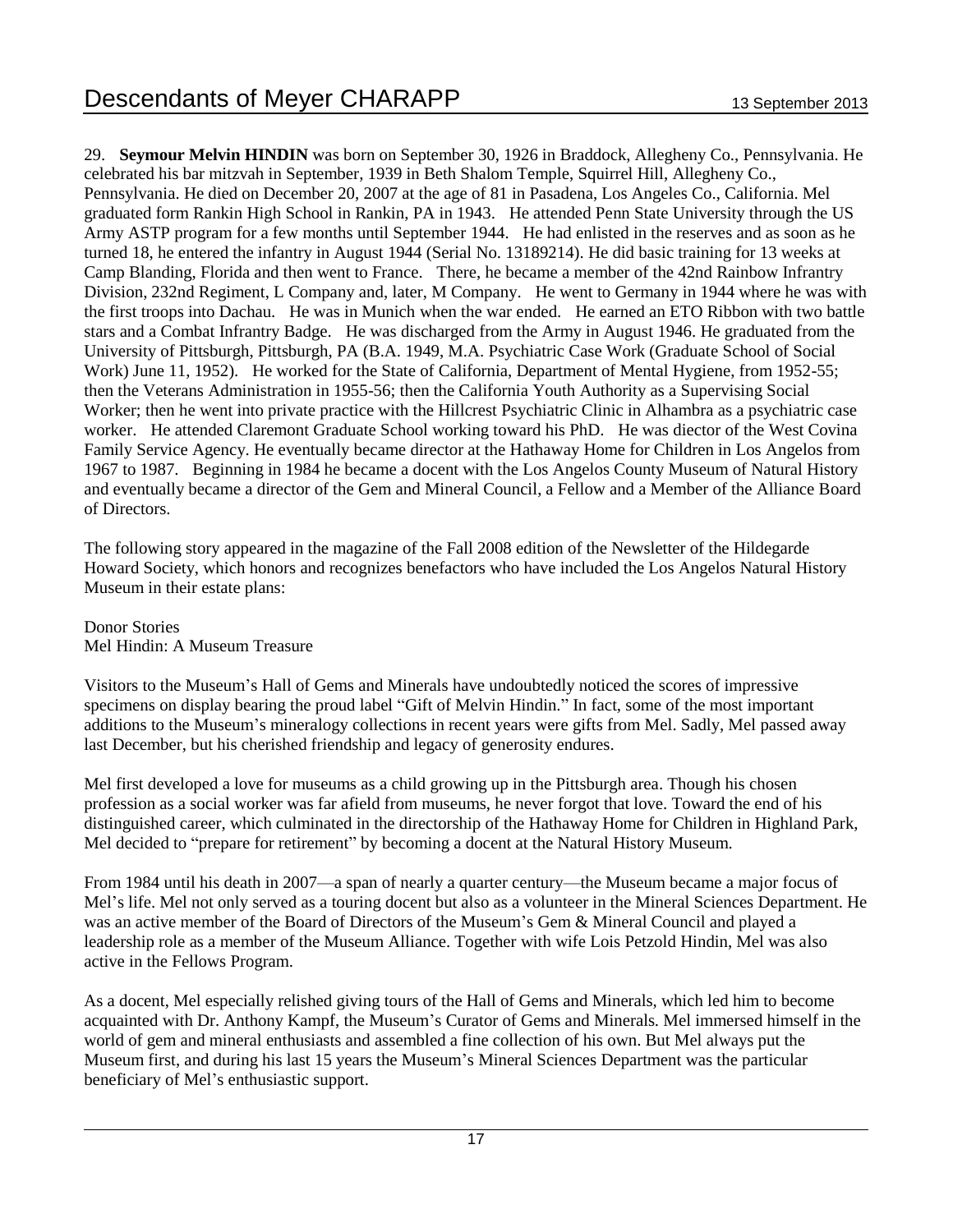Guests can now view a portion of Mel's spectacular collection in a new display in the Hall of Gems and Minerals. Many other pieces that Mel donated can be found throughout the Hall. His friendship and remarkable spirit of generosity will be missed, but he will forever remain a part of the Museum through the many rare and wonderful specimens that he so thoughtfully gave.

Seymour Melvin HINDIN and Lois PETZOLD were married on November 6, 2001. **Lois PETZOLD** was born on November 1, 1937.

Seymour Melvin HINDIN and Frances Mary ORNEA were married on June 10, 1952 in Rhodef Shalom Temple in Pittsburgh, PA. **Frances Mary ORNEA**, daughter of Michael ORNEA and Jean SCHNURRER, was born on October 12, 1930 in Pittsburgh, Pennsylvania. She died on November 30, 1990 at the age of 60 in Harbor City, CA. Frances graduated from Schenley High School in Pittsburgh, PA. She then graduated from the University of Pittsburgh (B.S., summa cum laude, Pyschology, M.S Pschology) Then she got her masters degree in Psychology from Claremont Graduate School in California. She worked for the Welfare Dept. in San Bernadino Co., CA and transferred to the Probation Dept. Upon obtaining her Masters Degree, she became a school psychologist for the Norwalk-La Mirada Unified School District from 1959 to 1990. Upon her death in 1990 the School Board named a building after her.

Seymour Melvin HINDIN and Frances Mary ORNEA had the following child:

53 i. **Joseph Michael HINDIN** was born on April 28, 1959 in San Bernardino, CA.

30. **Harvey Jerome HINDIN** retired in July, 1992. He was born in Braddock Hospital, Braddock, Allegheny Co., Pennsylvania.

Harvey Jerome HINDIN and Anna Mae SCHNAUBELT were married on May 2, 1953 in St. Mary's R.C. Church in Alexandria, VA. **Anna Mae SCHNAUBELT**, daughter of Leo SCHNAUBELT and Louise Christine KLEMMER, was born in North Braddock, Pennsylvania. Ann lived at 513 Sylvan Ave., N. Braddock, PA (1929-1952); Wolf St., Alexandria, VA (1952); Cameron St., Alexandria, VA (1953-1954); Hemingway St., Boston, MA (1954); 12 Wheeldon St., Rochester (Greece), NY (1954-1956); 412 Elias Dr., Penn Hills, PA (1956-April 1, 1971); 14739 Darbydale Ave., Dale Cilty, VA (1971-) . She graduated from Scott High School in North Braddock, PA in 1948. She attended Capitol Airlines training school in Kansas City, KS (1952) and then worked for Capital Airlines in Washington, DC from 1952 to 1954. She later worked in the out patient registration department of Potamac Hospital in Woodbridge, VA (Nov 17 1975-Dec 9, 1994).

Harvey Jerome HINDIN and Anna Mae SCHNAUBELT had the following children:

54 i. **Mark David HINDIN** was born in Rochester, New York. Graduated from Gar-Field High School in Woodbridge, VA in 1974, University of Virginia, Charlottesville, VA in 1978, and the University of Pittsburgh School of Law in 1981. Works as a Attorney in the Department of Veterans Affairs in Washington, D.C. (1984- )

Lived at 625 25th Street South, Arlington, Virginia (from September 1994- ).

+55 ii. **Amy Louise HINDIN**, born Pittsburgh, Pennsylvania; married John CORRELL, All Saints Episcopal Church, Woodbridge, VA.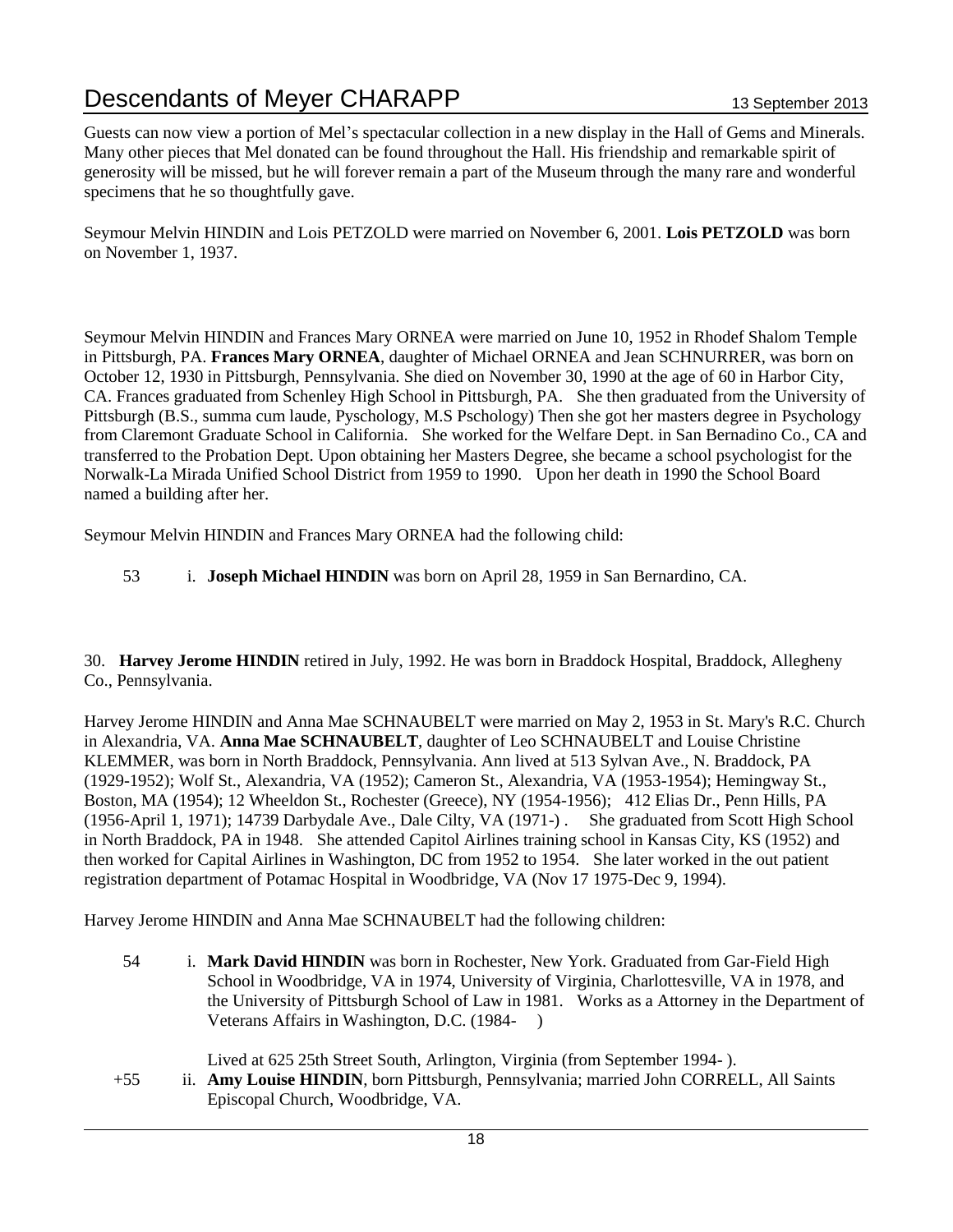+56 iii. **Tracey Anne HINDIN**, born St. Francis Hospital, Pittsburgh, Pennsylvania; married Stephen Woodburn JOHNSON, Pittsburgh, Pennsylvania.

31. **Myron HARRIS** was born on July 24, 1933 in Pittsburgh, Allegheny Co., Pennsylvania. He died on September 15, 1979 at the age of 46 in Pittsburgh, Allegheny Co., Pennsylvania.

**Helene ROBINSON** was born on September 27, 1937 in Pittsburgh, Allegheny Co., Pennsylvania. She died on February 28, 2005 at the age of 67 in Pittsburgh, Allegheny Co., Pennsylvania.

Myron HARRIS and Helene ROBINSON had the following child:

- 57 i. **Gary Alan HARRIS** was born on August 24, 1961 in Pittsburgh, Allegheny Co., Pennsylvania.
- 33. **Adrienne CHARAPP** was born on May 22, 1942 in Pittsburgh, Pennsylvania.

Adrienne CHARAPP and Thomas Lee WOLFE were married on September 3, 1963 in Brackenridge, PA. **Thomas Lee WOLFE** was born on September 19, 1942 in Brackenridge, PA.

Thomas Lee WOLFE and Adrienne CHARAPP had the following children:

- +58 i. **Lee Anne WOLFE**, born August 19, 1969, Bellflower, CA; married Gijsbert (Bart) Willem VAN AARDENNE, September 11, 1989, Santa Ana, CA.
- +59 ii. **Steven Frank WOLFE**, born April 15, 1971, Bellflower, CA.

34. **Sharon Rae CHARAPP** was born on March 19, 1948 in Pittsburgh, Allegheny Co., Pennsylvania.

Sharon Rae CHARAPP and Alan Robert WEISMAN were married on April 7, 1968 in Pittsburgh, Allegheny Co., Pennsylvania. **Alan Robert WEISMAN** was born on August 2, 1945 in New Jersey.

Alan Robert WEISMAN and Sharon Rae CHARAPP had the following children:

- +60 i. **Lisa Sue WEISMAN**, born September 23, 1969, Pittsburgh, Pennsylvania; married Israel FEHSER, November, 1988, Huntington Beach, CA.
- 61 ii. **David Brian WEISMAN** was born on May 29, 1972 in Pittsburgh, Pennsylvania.

**Gregory Alan SHANER** was born on December 15, 1946 in Montana.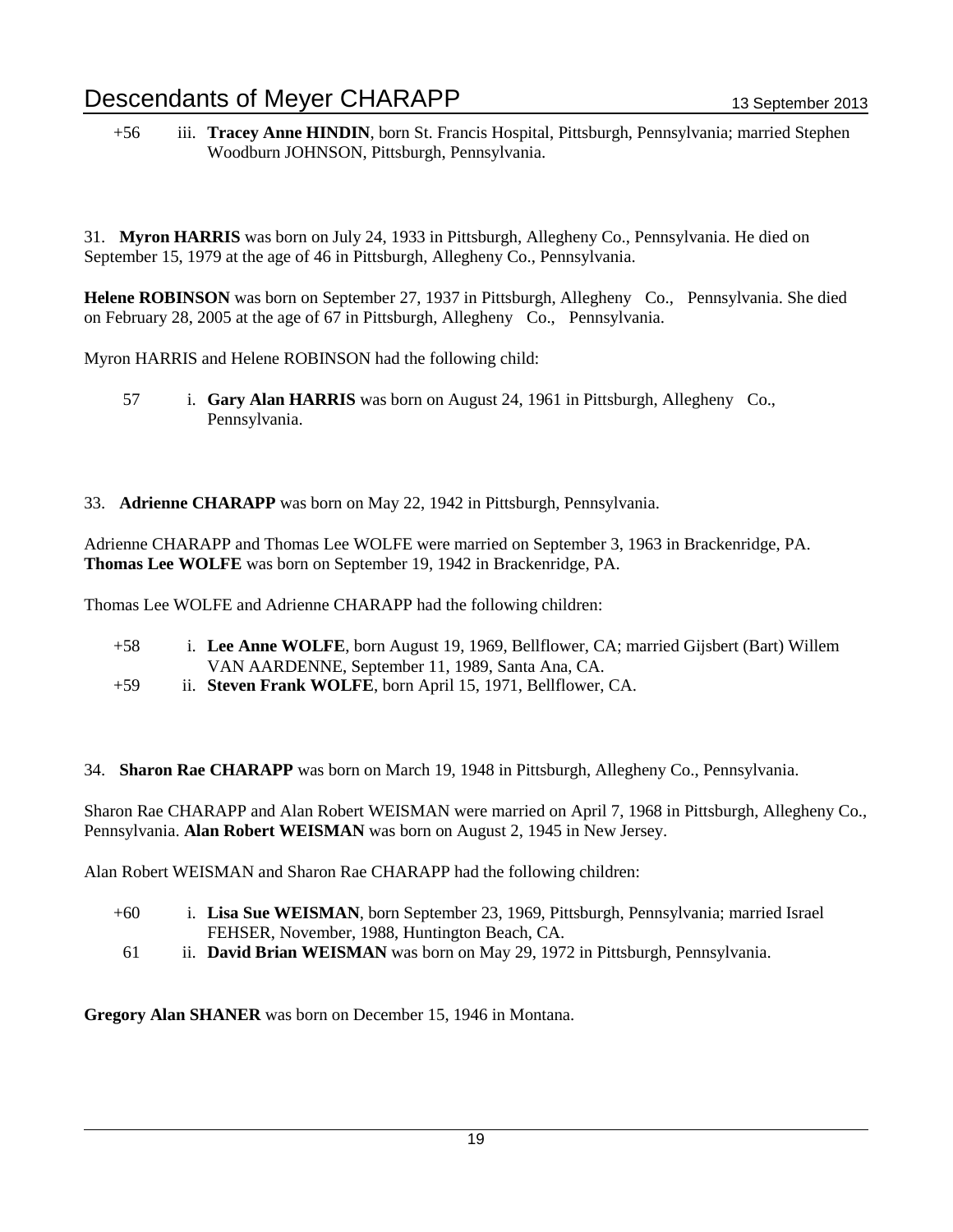35. **Sanford Marvin CHARAPP** was born on December 26, 1948 in Pittsburgh, Allegheny Co., Pennsylvania.

Sanford Marvin CHARAPP and Regina HERMAN were married on February 28, 1982 in Miami Beach, Florida. **Regina HERMAN** was born on February 28, 1946 in Florida.

36. **Abbylee CHARAPP** was born on June 6, 1950 in Pittsburgh, Allegheny Co., Pennsylvania. Abbylee attended Greenfield Elementary School, Pittsburgh, Pennsylvania, Class of 1965, Allegheny Intermediate Unit, Pittsburgh, Pennsylvania, Allderdice High School, Pittsburgh, Pennsylvania, Class of 1968, Pennsylvania State University, University Park, Pennsylvania, Class of 1972, and the Western Pennsylvania School for the Deaf, Pittsburgh, Pennsylvania, 1972-1982.

Abbylee CHARAPP and Peter James BAUMHARDT were married on June 14, 1975 in Pittsburgh, Pennsylvania. Peter James BAUMHARDT was born on June 24, 1950 in Evanston, Illinois.

Peter James BAUMHARDT and Abbylee CHARAPP had the following children:

- 62 i. **Heather Ilycia BAUMHARDT** was born on August 1, 1979 in Pittsburgh, Pennsylvania. According to http://www.yourmonroeville.com/node/7210, dated July 12, 2006, Dr. Heather Baumhardt graduated from New York University College of Dentistry. She received the Dr. Bernard E. Rudner Memorial Award, which is for seniors who demonstrate superior performance in providing oral comprehensive care and managing a dental practice. Baumhardt has been accepted as a resident at New York University Pediatric Dentistry Program. She is the daughter of local residents Peter and Abby Baumhardt and granddaughter of Bernard and Rhoda Charapp.
- 63 ii. **Brad Michael BAUMHARDT** was born on September 18, 1981 in Pittsburgh, Pennsylvania.

### 38. **Sheldon Ian CHARAPP** was born on August 3, 1941.

Sheldon Ian CHARAPP and Elaine Molla JACOBSON were married on December 22, 1962. **Elaine Molla JACOBSON** was born (date unknown).

Sheldon Ian CHARAPP and Elaine Molla JACOBSON had the following children:

- +64 i. **Leslie CHARAPP**, born February 28, 1964; married Tracey GOLDSTEIN.
- +65 ii. **Carl CHARAPP**, married Allison Inez MILLER.
- +66 iii. **James Allen "Jamey" CHARAPP**, born April 8, 1970; married Lisa HURWITZ; married Brooke GREENWALD, July 6, 2008.

39. **Michael CHARAPP** was born (date unknown). **MICHAEL G. CHARAPP,** is a name partner in the law firm of Charapp & Weiss, LLP, with offices located in both the Richmond, Virginia, and Washington, D.C.,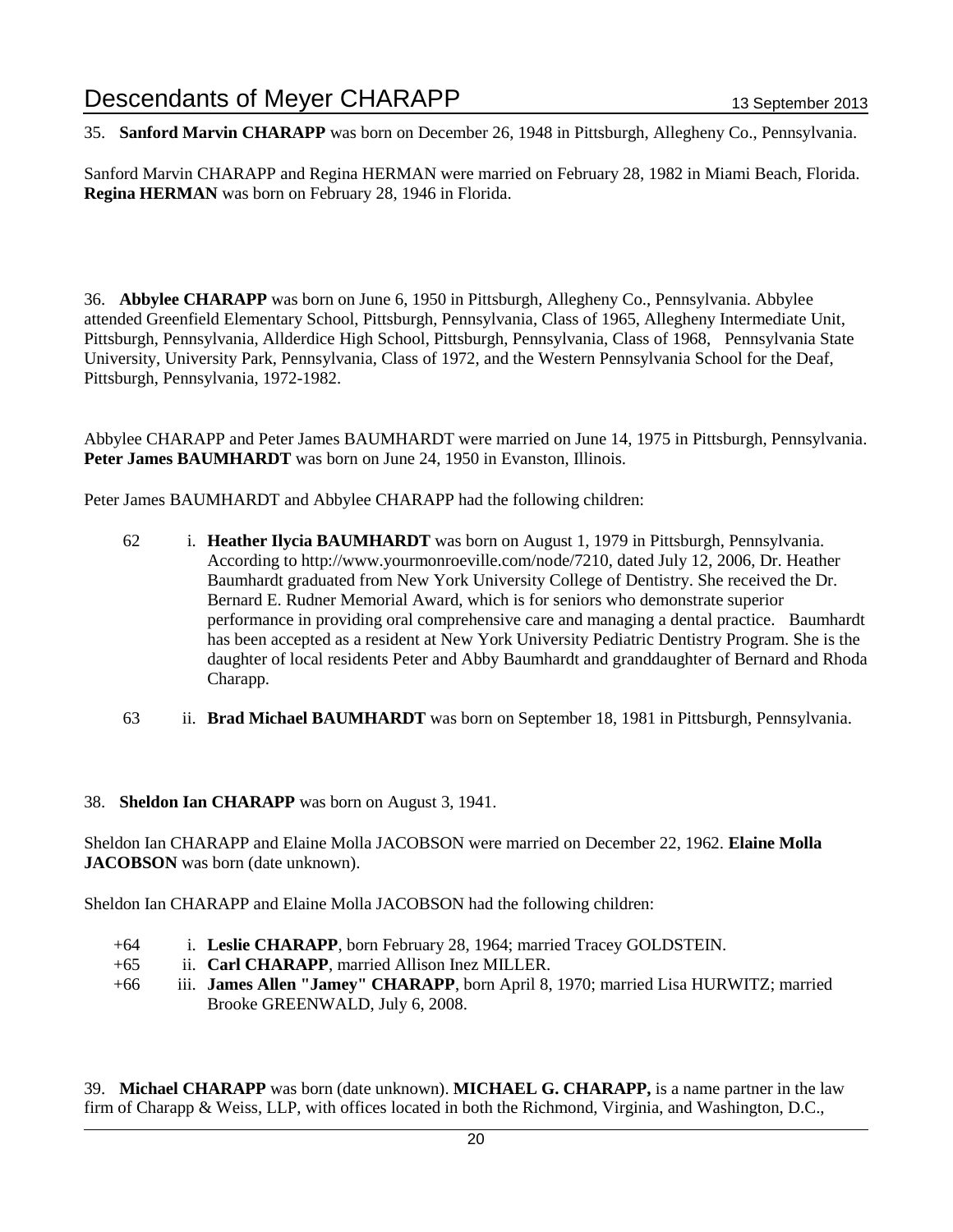areas. He is a graduate of the University of Pittsburgh and the Georgetown University School of Law (J.D. 1974), is a member of the bars of the District of Columbia and Virginia. Mr. Charapp's practice involves advising business clients on a broad range of issues including: acquisition and sale of businesses, business formation, structuring and restructuring business organizations, real estate transactions, and private aviation matters. Mr Charapp, formerly Executive Vice President and General Counsel of a nationally recognized automotive dealer group, speaks frequently on issues relating to motor vehicle dealers and represents dealers in franchise matters, acquisition and sale transactions, financing arrangements, new business formation and structuring, employment law, and operational and training matters. Mr. Charapp has extensive complex litigation experience, and is a member of the Virginia, District of Columbia and American Bar Associations.

Michael CHARAPP and Charlotte RAYMOND were married. **Charlotte RAYMOND** was born on September 1, 1951.

Michael CHARAPP and Charlotte RAYMOND had the following children:

67 i. **Barrett Rachel "Barrie" CHARAPP** was born on March 5, 1981. The following profile appeared on the website of Venis & Bowling as of February 2009:

> Barrett R. Charapp, Esq. Vernis & Bowling of Miami, P.A. 1680 NE 135th Street Miami, Florida 33181 Phone: (305) 895-3035 Fax: (305) 892-1260 email: BCharapp@Florida-Law.com website: www.Florida-Law.com

Barrett R. Charapp was born in Washington, D.C. She grew up in McLean, Virginia and attended Langley High School. Barrett graduated from the University of Florida in 1999 with a B.S. in Public Relations.

Barrett obtained her Juris Doctorate from the Shepard Broad Law Center at Nova Southeastern University in May 2007. As a participant in Nova's Criminal Justice Clinic, Barrett worked full-time for class credit during fall semester of her third year. She served as a Certified Legal Intern in Felony Division of the Law Offices of the Public Defender for the Eleventh Judicial Circuit of Florida.

Barrett works in the VERNIS & BOWLING of Miami, P.A. office. She is admitted to practice law in all State Courts in Florida.

Graduate: Shepard Broad Law Center at Nova Southeastern University, J.D., 2007 Undergraduate: University of Florida, B.S. in Public Relations, outside concentration in Sports Management, 2003.

According to http://www.sharappy.com/ in 2011, Barrett is engaged to be married to Shawn Beaty on April 28, 2012 in Washington, D.C.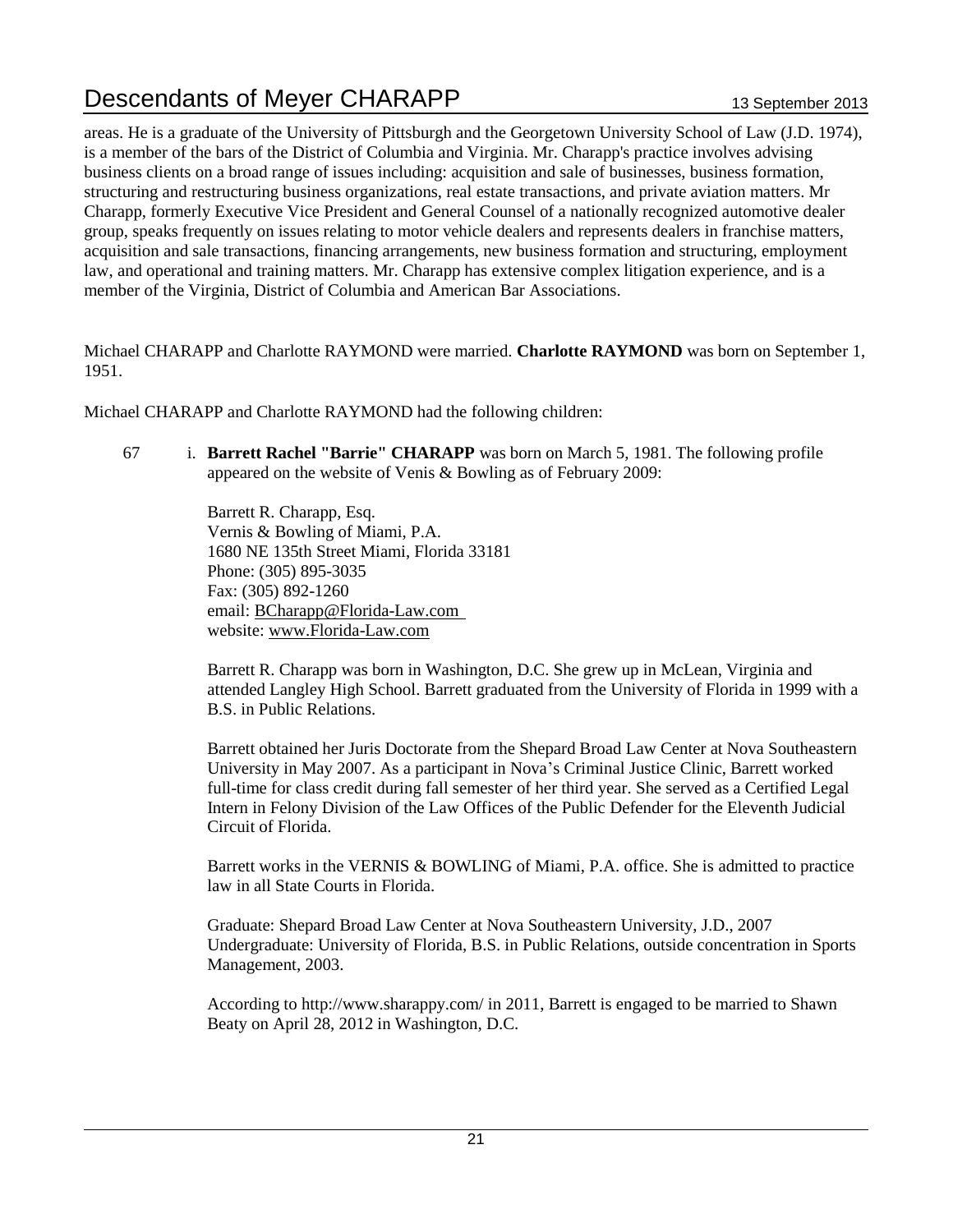68 ii. **Aaron CHARAPP** was born (date unknown).

#### 41. **Cyndi CHARAPP** was born (date unknown).

Cyndi CHARAPP and Alan LEVINE were married. **Alan LEVINE** was born (date unknown).

### 42. **Ronald CHARAPP** was born about 1948.

Ronald CHARAPP and Linda SAMBOL were married. **Linda SAMBOL** was born on December 15, 1948. Linda is active in a number of charitable causes in Pittsburgh, including The Ladies Hospital Aid Society (LHAS) and the Susan G. Komen Race for the Cure.

Personal Information

Activities: Volunteering for Komen for the Cure. Exercising. Photography.

Interests: Love reading fiction especially murder mysteries, planting flowers and filling lots of bird feeders ever since my breast cancer 13 years ago, getting out of town for the winter and going to Fort Myers where the sun shines! Spending quality time with my grandchildren and children. Sharing my life with lots of girlfriends especially lake friends.

Favorite Music: any oldies and show tunes

Favorite TV Shows: Desperate Housewives, CSI, House, Project Runway, Amazing Race, Survivor, Army Wives, Sons and Daughters, Grey's Anatomy Favorite Movies: On Golden Pond, Jerry Maguire, Juno, Crash, Dreamgirls, Wizard of Oz

Favorite Books: Where Are the Children by Mary Higgins Clark got me into reading...now I can't stop.... James Patterson's earlier works, Not a dog lover, but cried at the end of Marley and Me

Favorite Quotations: Everything happens for a reason.

About Me: I love the sun and think I should have been a "beach bum"! I carry on my mom's tradition of "giving back to your community". Don't tell my kids, but I live for my three grandchildren...they are the "loves of my life". I can't wait for my husband to retire so we can travel the world!!!

Education and Work

Grad School: Duquesne University '71 BS Elementary Education, Elementary Education

College: Ohio State University '70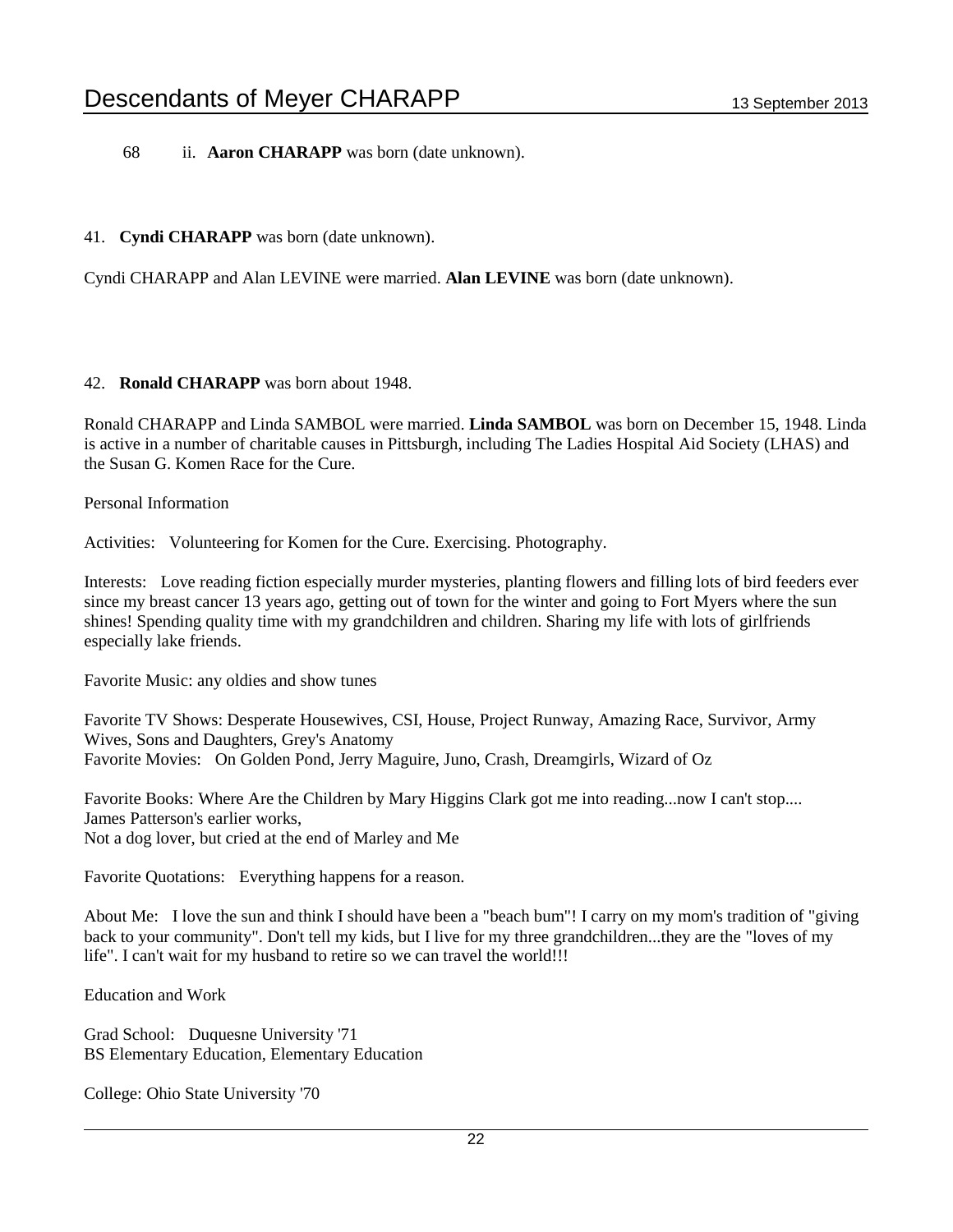### General Studies

High School: Taylor Allderdice High School '66

Employer: Susan G. Komen for the Cure Position: Race Director Location: Pittsburgh, PA Description: Chaired the Pittsburgh Race in 2000 and 2001. Worked for Komen for 4 years after that. Presently a Board of Director member for 3 years.

Employer: Beltzhoover Elementary School Position: Teacher Second Grade Time Period: August 1985 - June 1995

Ronald CHARAPP and Linda SAMBOL had the following children:

+69 i. **David Aaron CHARAPP**, married Elizabeth Ann BRUTON. +70 ii. **Kevin Michael CHARAPP**, married Corrine Lee YONAS, August 26, 2000.

#### 43. **Sharon GREENBERG** was born about 1949.

Sharon GREENBERG and Unknown CHASE were married. **Unknown CHASE** was born (date unknown).

Unknown CHASE and Sharon GREENBERG had the following children:

- 71 i. **Alison CHASE** was born (date unknown).
- +72 ii. **Adam CHASE**.

Sharon GREENBERG and James Kalmine GOLDBERG were married. **James Kalmine GOLDBERG** was born (date unknown). James is a partner at the Pittsburgh law frim of Thorp Reed & Armstrong, specializing in mergers and acquisitions (2011). He received his J.D from the University of Pittsburgh School of Law (1971) and a B.S. in Business Administration from Lehigh University in 1967.

James Kalmine GOLDBERG and Sharon GREENBERG had the following child:

- 73 i. **David GOLDBERG** was born (date unknown).
- 44. **Alan GREENBERG** was born (date unknown).

Alan GREENBERG and Nancy UNKNOWN were married. **Nancy UNKNOWN** was born (date unknown).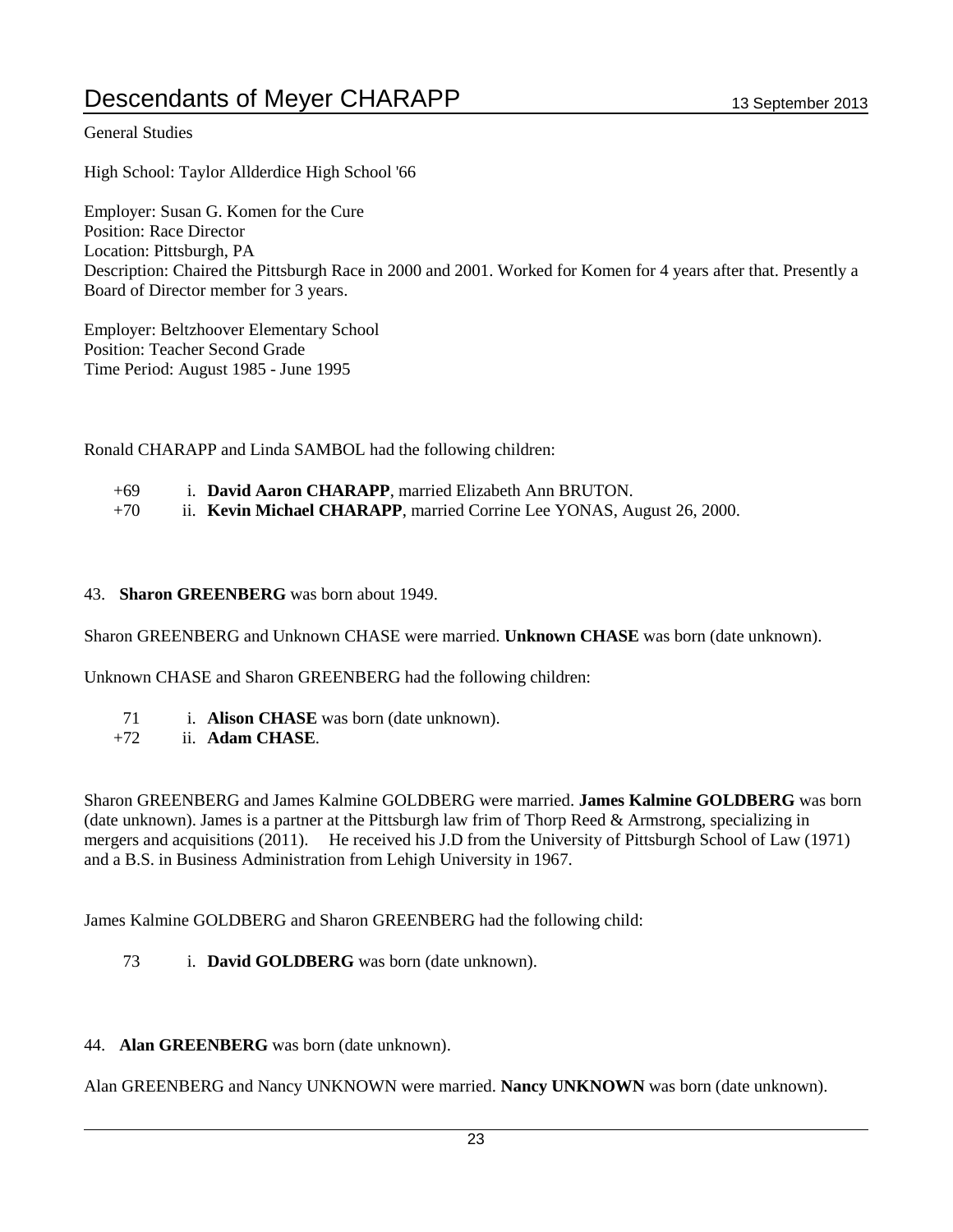Alan GREENBERG and Nancy UNKNOWN had the following children:

- 74 i. **Rachel GREENBERG** was born (date unknown).
- 75 ii. **Emily GREENBERG** was born (date unknown).

### **Sixth Generation**

45. **Linda Jo GREENBERG** was born on May 16, 1950 in Buffalo, NY.

Linda Jo GREENBERG and Jeffrey Mark SHOHET were married on August 20, 1972 in Buffalo, NY. **Jeffrey Mark SHOHET** was born on December 30, 1949 in Yonkers, NY. According to Facebook (2010) and DLA PIper's website, Jeffrey graduated from Yonkers High School in 1967, the State University of New York (B.A.) in 1971 and the University of Toledo (J.D.magna cum laude, Valedictorian, Managing Editor, Law Review) in 1975. Jeffrey is an antitrust lawye at DLA Piper.

Jeffrey Mark SHOHET and Linda Jo GREENBERG had the following children:

- 76 i. **David Michael SHOHET** was born on March 9, 1978 in San Diego, CA.
- 77 ii. **Brian Paul SHOHET** was born on August 19, 1981 in San Diego, CA. The following profile of Brian was taken from http://realsportsnow.com/instructor.php?instructor\_id=198 in 2011:

I have been a surf instructor for way too long now. I work in Pacific Beach, California, currently working for the San Diego Surf School. I am passionate about surfing, and want nothing more than to turn people on to this amazing way of life.

I grew up in La Jolla, California and have well over twenty years of experience in the water. I have surfed in Hawaii, Costa Rica, Nicaragua, El Salvador, and all over mainland and Baja Mexico

I hold a double Bachelors of Science in Zoology and Conservation Biology from the University of Wisconsin. I am currently working on my Masters Degree and California Teaching Credential in Secondary Mathematics. I really like working with kids and have lots of experience working with youngsters both in and out of the classroom.

### 46. **Gary Lee GREENBERG** was born on May 26, 1953 in Buffalo, NY.

Gary Lee GREENBERG and Tina ECHTERNACH were married on July 28, 1984 in San Diego, CA. **Tina ECHTERNACH** was born on November 13, 1951 in San Diego, CA.

Gary Lee GREENBERG and Tina ECHTERNACH had the following children:

- 78 i. **Philip GREENBERG** was born on June 11, 1991 in San Diego, CA.
- 79 ii. **Max GREENBERG** was born on December 30, 1991 in San Diego, CA.
- 80 iii. **Danielle GREENBERG** was born on October 13, 1994 in San Diego, CA.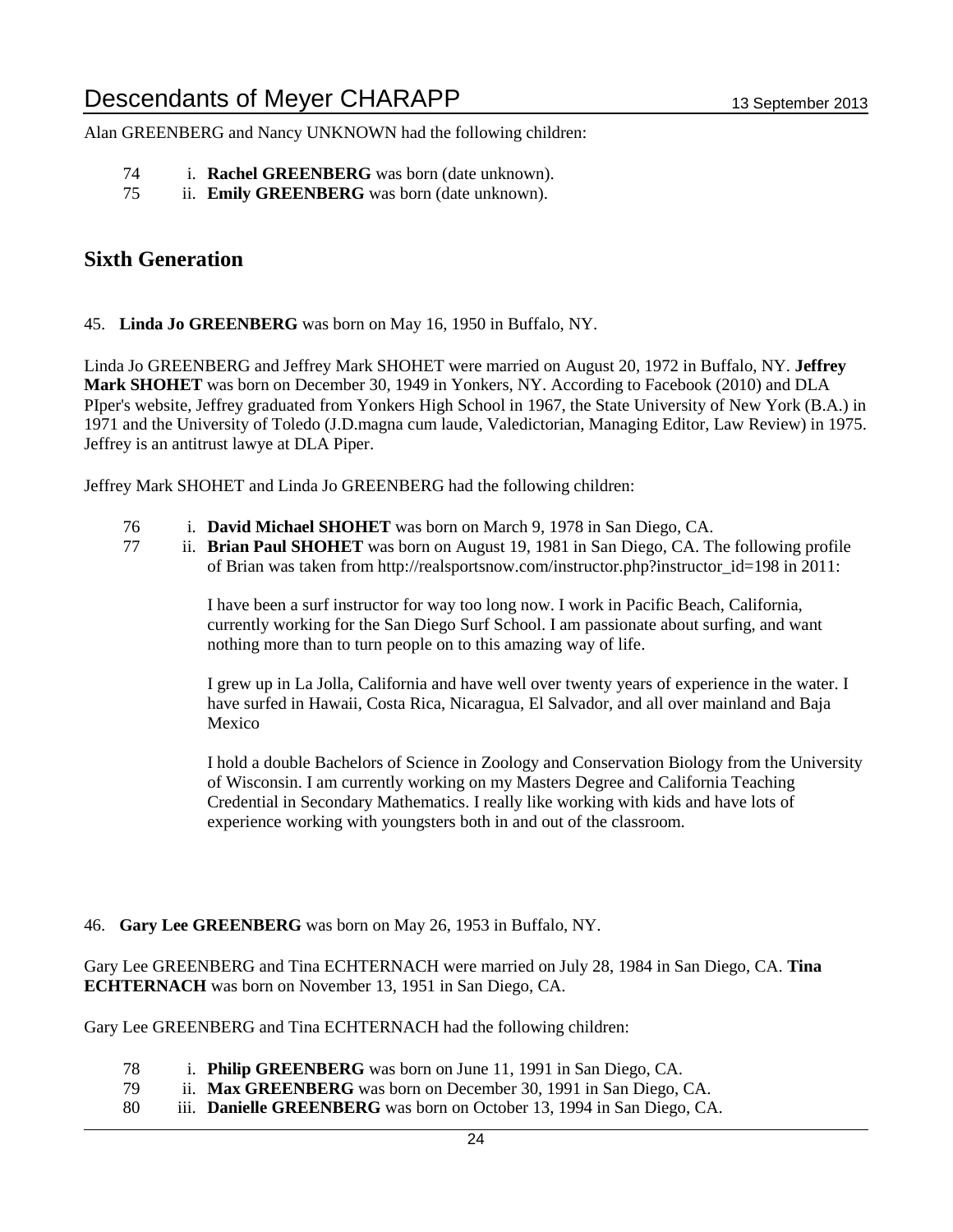47. **Joel Allan MARCUS** was born (date unknown).

**Lisa UNKNOWN** was born (date unknown).

Joel Allan MARCUS and Lisa UNKNOWN had the following children:

- 81 i. **Leanna MARCUS** was born (date unknown).
- 82 ii. **Hanna MARCUS** was born (date unknown).

### 48. **Jeffery Mark MARCUS** was born on April 1, 1967.

Jeffery Mark MARCUS and Toni HERVET were married in June, 1983 in Mobile, AL. **Toni HERVET** was born on December 29.

Jeffery Mark MARCUS and Toni HERVET had the following children:

- +83 i. **Logan MARCUS**, born about 1985; married Carrie UNKNOWN.
- 84 ii. **Lauren MARCUS** was born about 1985.

### 49. **Harriet LUSTIG** was born in Pittsburgh, Pennsylvania.

**Regis HOPPER** was born (date unknown).

Regis HOPPER and Harriet LUSTIG had the following children:

- +85 i. **Michael Jason HOPPER**, married Chancy Kay SCHULTE, 2004, Pittsburgh, Allegheny Co., Pennsylvania.
- 86 ii. **Daniel HOPPER** was born (date unknown).

#### 51. **Debra "Debbie" JACOBSON** was born (date unknown).

Debra "Debbie" JACOBSON and Joel SIGAL were married. **Joel SIGAL** was born (date unknown). Joel is the owner of Little's Shoes in Squirrel Hill, a well-known Pittsburgh shoe store.

Joel SIGAL and Debra JACOBSON had the following children:

- +87 i. **Justin SIGAL**, married Megan SILVERMAN. +88 ii. **Emelee SIGAL**, born March 30, 1983; married Nikolas MIHALICK, May 22, 2010, Hilton
	- Head Island, South Carolina.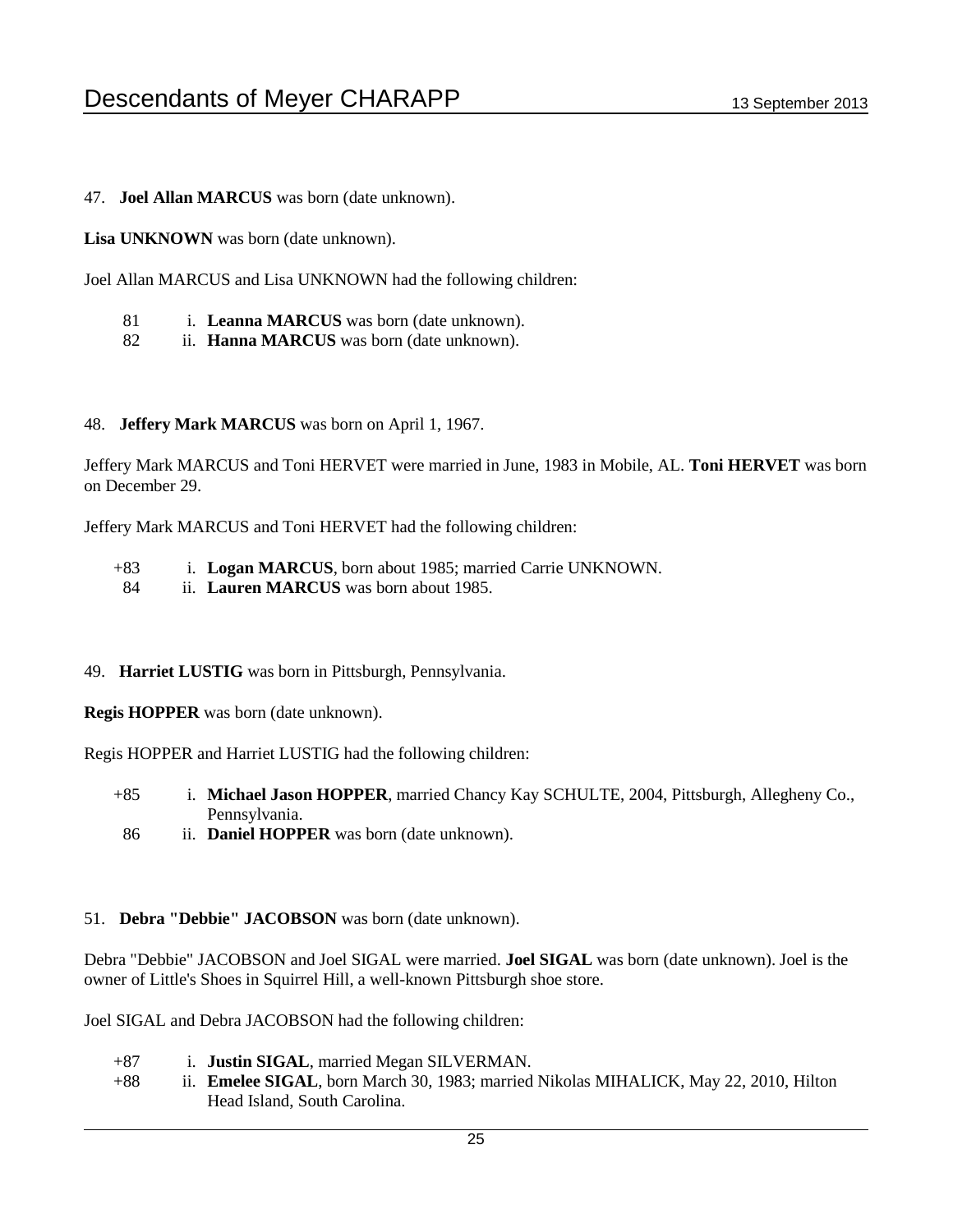52. **Cindy Ellen JACOBSON** was born (date unknown). The following announcement appeared in the June 11, 1977 edition of the Pittsburgh Post-Gazette:

### "Cindy Jacobson

Mr. and Mrs. Marvin Jacobson of Point Breeze have announced the engagement of their daughter, Cindy Ellen Jacobson, to Richard Scott Simon, son of Mr. and Mrs. Ralph Simon of Squirrel Hill. An August 1978, wedding is planned.

The prospective bride attended the University of Maryland and will enroll in Temple University's School of Pharmacy in the fall.

Mr. Simon graduated from the University of Pittsburgh and plans to attend optometry school."

According to the November 5, 1991 edition of the Pittsburgh Post-Gazette, Cindy married Dr. Joel D. Rosenbloom at the Concordia Club in Oakland, Pittsburgh, Pennsylvania.

According to linkedin.com (2010), Cindy received her B.A. in Pharmacy from Temple in 1980 and DPharm. from Saint John's University in 1982. She is currenly (2010) Director of Pharmacy Operations at Magee Womens Research Institute in Pittsburgh.

Cindy Ellen JACOBSON and Richard Scott SIMON were married on June 4, 1978. **Richard Scott SIMON** was born (date unknown).

55. **Amy Louise HINDIN** was born in Pittsburgh, Pennsylvania. Graduated from Gar-Field High School in Woodbridge, VA in 1976, graduated from James Madison University in Harrisonburg, VA in 1982, and graduated CBN University, Virginia Beach, VA (M.A.) in 1987.

Amy Louise HINDIN and John CORRELL were married in All Saints Episcopal Church, Woodbridge, VA. **John CORRELL** was born in Richmond, VA.

John CORRELL and Amy Louise HINDIN had the following child:

89 i. **Timothy Benjamin CORRELL** was born in Depaul Hospital, Norfolk, VA.

56. **Tracey Anne HINDIN** was born in St. Francis Hospital, Pittsburgh, Pennsylvania. She was baptized in St. Bartholomew Church, Pittsburgh, Pennsylvania. *By Adam:* My momy is a nice person. she takes care of me when I'm sick. She always looks after me.

Tracey Anne HINDIN and Stephen Woodburn JOHNSON were married in Pittsburgh, Pennsylvania. **Stephen Woodburn JOHNSON**, son of John Franklin JOHNSON and Audrey Dorathea FOGARTY, was born in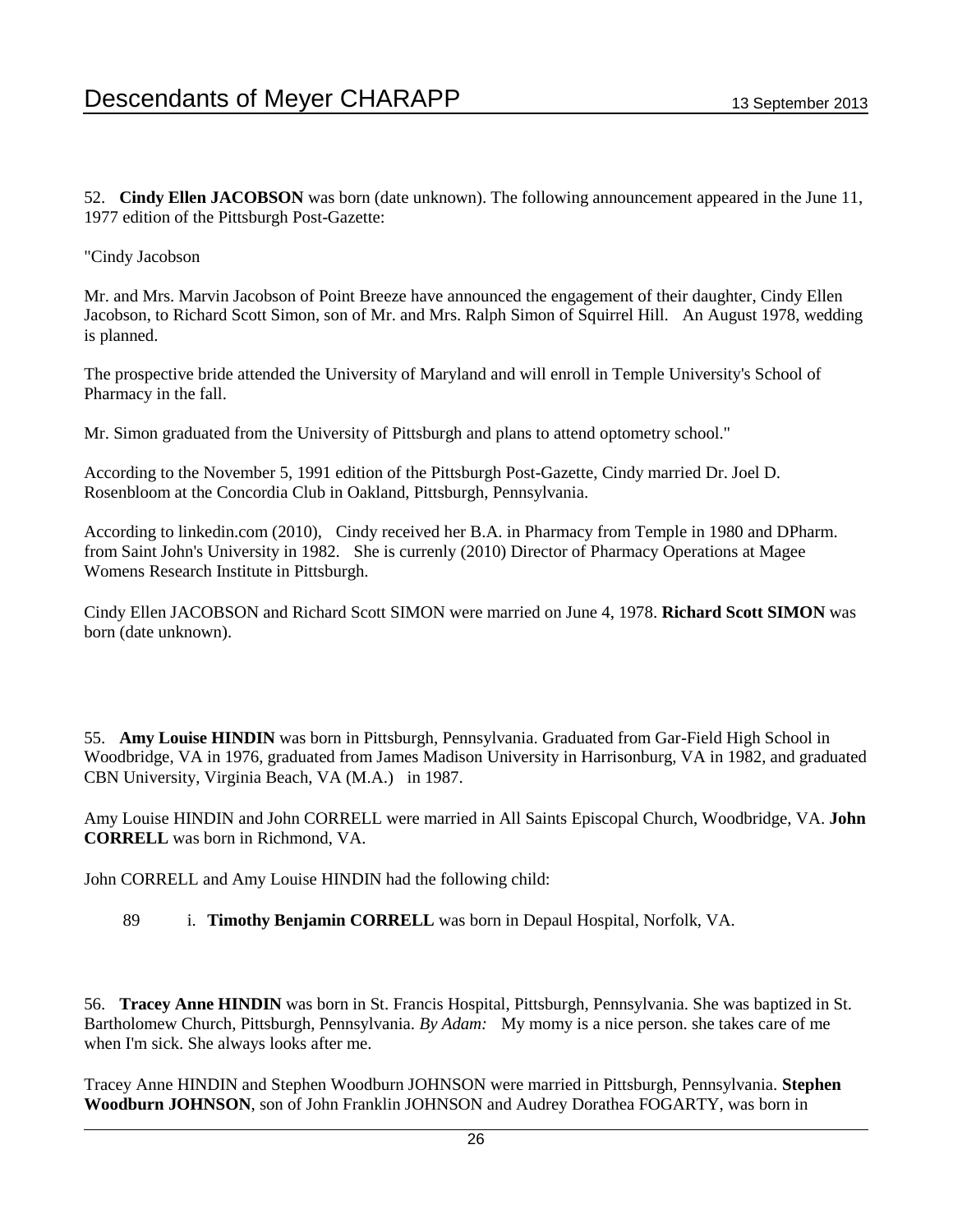Pittsburgh, Allegheny Co., Pennsylvania. He was baptized in Concordia Lutheran Church, Brentwood, Pennsylvania.

Stephen Woodburn JOHNSON and Tracey Anne HINDIN had the following children:

- 90 i. **Samuel Peter JOHNSON** was born in Magee Women's Hospital, Pittsburgh, Pennsylvania. He was baptized in First Trinity Lutheran Church, Pittsburgh, Pennsylvania. Sam graduated from Central Catholic High School, in Pittsburgh, Pennsylvania in 2003 and from New York University in 2007 with a degree in Music Composition.
- 91 ii. **Adam Donald JOHNSON** was born at Mercy Hospital in Pittsburgh, Pennsylvania. He was baptized in First Trinity Lutheran Church, Pittsburgh, Pennsylvania.

58. **Lee Anne WOLFE** was born on August 19, 1969 in Bellflower, CA.

Lee Anne WOLFE and Gijsbert (Bart) Willem VAN AARDENNE were married on September 11, 1989 in Santa Ana, CA. **Gijsbert (Bart) Willem VAN AARDENNE** was born on October 9, 1969 in Berkeley, CA. Bart is in 2011 Chief Executive Officer of Viniculums, a California-based telecommunications project management firm specializing in technical and site development services, helping its customers meet and exceed their unique project objectives.

Gijsbert (Bart) Willem VAN AARDENNE and Lee Anne WOLFE had the following child:

92 i. **Noah Willem VAN AARDENNE** was born on June 3, 1998.

59. **Steven Frank WOLFE** was born on April 15, 1971 in Bellflower, CA.

**Joanna VINCENT** was born (date unknown).

Steven Frank WOLFE and Joanna VINCENT had the following child:

93 i. **Kassandra Marie WOLFE** was born on August 14, 2000.

60. **Lisa Sue WEISMAN** was born on September 23, 1969 in Pittsburgh, Pennsylvania.

Lisa Sue WEISMAN and Israel FEHSER were married in November, 1988 in Huntington Beach, CA. **Israel FEHSER** was born on November 9, 1970 in Huntington Beach, CA.

Israel FEHSER and Lisa Sue WEISMAN had the following child:

94 i. **Jacob Randy FEHSER** was born on February 9, 1993 in San Diego, CA.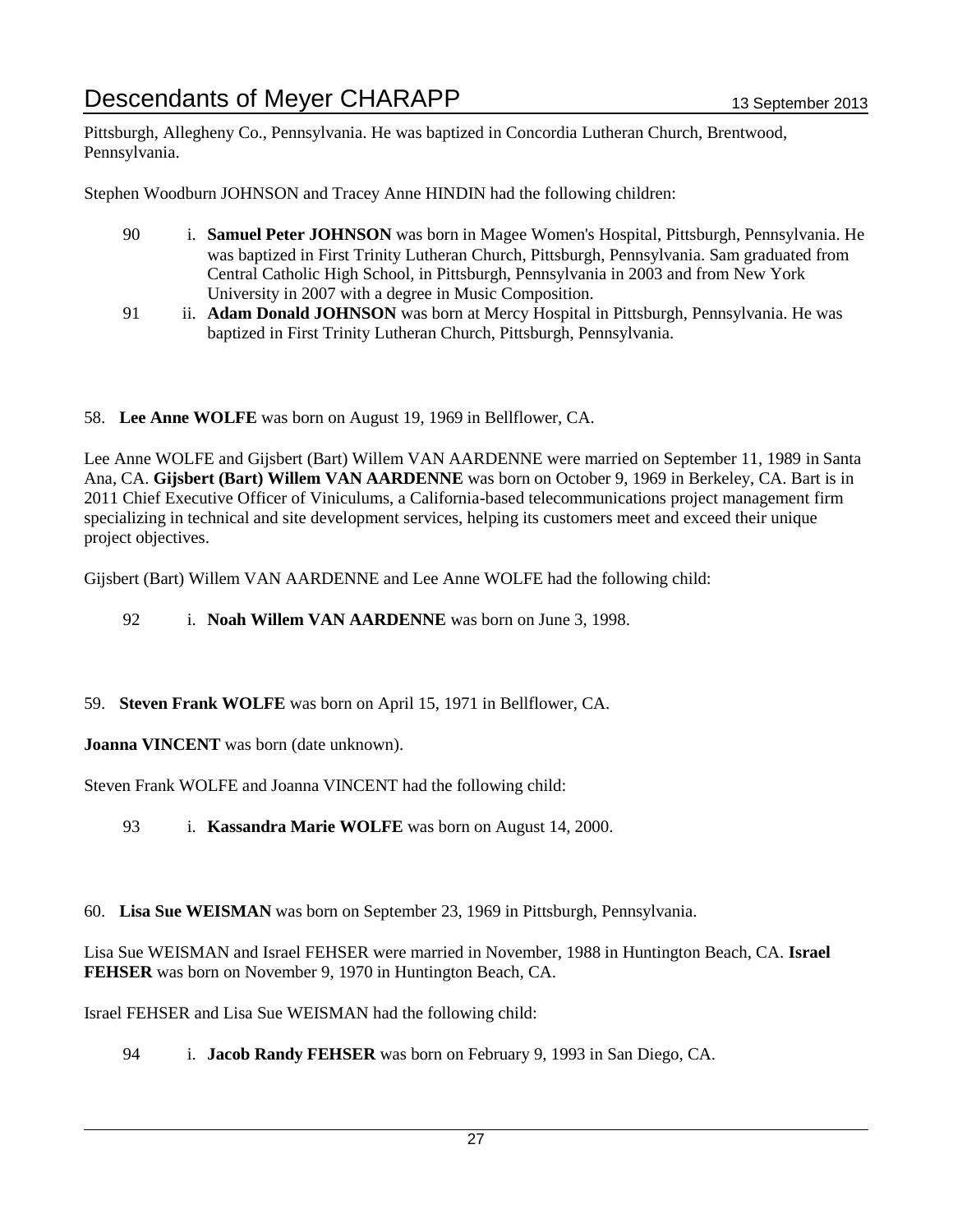64. **Leslie CHARAPP** was born on February 28, 1964. The following information was taken from www.steelcityhotdogs.com (2009), the website of Steel City Catering in Rockville, Maryland, (301) 370-1444:

Executive Chef Les Charapp Started Steel City Catering in the spring of 1989, with a vision of creating one of the finest catering service. Trained at The Culinary Institute of Amercia Hyde Park NY "The Harvard of Cooking ", Les graduated in 1984 from The International School of Confectionary Miami Fl. Les has worked in a number of fine dining restaurant and catering settings. Charapp infuses every dish he creates with his extensive knowledge and passion for perfection. Chef Charapp started his career as a Chef for the Fountain Bleu Hilton Miami Fl, a well-reviewed restaurant located in South Florida. Once word of his tasty signature dishes got out, offers from many well-known restaurants landed on Chef Charapp's plate. Although he had an affinity for the South Florida Market, Chef Charapp knew that greater challenges and opportunities awaited him in Washington, D.C. He joined the opening crew at the Washington, DC Vista hotel and the rest was history.

In 1981, Chef Charapp began a career as Sous chef for the Le Mont Restaurant in his hometown Pittsburgh, PA hence the name Steel City Catering was born. He was given room to experiment, and created quite an eclectic menu. However, he never lost sight of his passion for fine dining. He knew that he wanted to step beyond the kitchen and create memorable experiences for people.

Chef Charapp founded Steel City Catering Catering in the spring of 1989. Before he created his first dish, he vowed to only use the finest ingredients, and prepare each dish with an infusion of passion and creativity. Critics have been raving ever since. Guests agree. Home Town Catering is Anytown's best.

Steel City Catering is committed to serving only the finest foods, made with the freshest ingredients, and providing courteous, responsive service. All of our dishes are made from scratch; creating a truly memorable dining experience.

Leslie CHARAPP and Tracey GOLDSTEIN were married. **Tracey GOLDSTEIN** was born on May 25, 1963.

Leslie CHARAPP and Tracey GOLDSTEIN had the following children:

- 95 i. **Samey CHARAPP** was born (date unknown).
- 96 ii. **Hallie CHARAPP** was born (date unknown).
- 97 iii. **Reyna CHARAPP** was born (date unknown).

65. **Carl CHARAPP** was born (date unknown). As of 2007, Carl owns Carl's Cafe And Catering, a restaurant at 1908 Forest Dr. West, Annapolis, Maryland.

Carl CHARAPP and Allison Inez MILLER were married. **Allison Inez MILLER** was born (date unknown).

Carl CHARAPP and Allison Inez MILLER had the following children:

- 98 i. **Jacek CHARAPP** was born (date unknown).
- 99 ii. **Ely CHARAPP** was born (date unknown).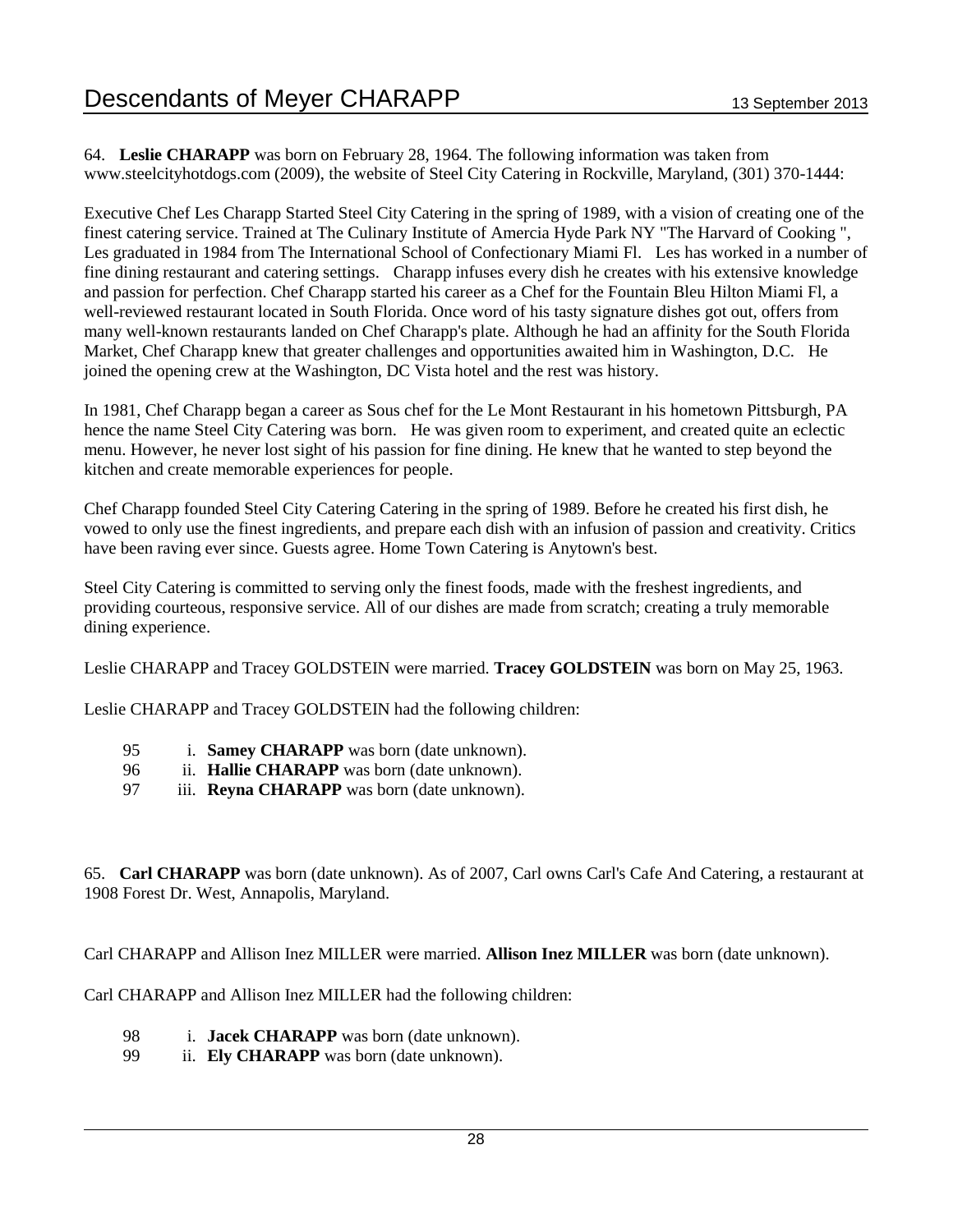66. **James Allen "Jamey" CHARAPP** was born on April 8, 1970. Jamey Charapp is the CEO and founder of Alternative Communications Consultants in Germantown, Md. Founded in 1996, Alternative Communications has worked with hundreds of organizations to secure, manage and optimize their wire-line and wireless asset bases.

James Allen "Jamey" CHARAPP and Lisa HURWITZ were married. **Lisa HURWITZ** was born about 1969.

James Allen CHARAPP and Lisa HURWITZ had the following child:

100 i. **Zachary CHARAPP** was born (date unknown).

James Allen "Jamey" CHARAPP and Brooke GREENWALD were married on July 6, 2008. **Brooke GREENWALD** was born (date unknown).

69. **David Aaron CHARAPP** was born (date unknown). David attended the University of North Carolina (B.S., Business Administration, Minor in Russian, with distinction, 1994) and Boston College Law School (J.D., magna cum laude, Order of the Coif, 1997).

In 2000, he joined the law firm of Heller Ehrman, practicing corporate and securities law. He represented life sciences companies in structuring and negotiating strategic collaborations, technology transfers, licenses and clinical research agreements. He obtained significant experience representing start-up and mature companies in various corporate transactions, including private financings, public equity and debt offerings, mergers, acquisitions and dispositions. He is a member of the State Bar of California; State Bar of Pennsylvania.

In October 2004, he became Associate General Counsel of Kosan Biosciences. In July 2007, he became the Associate General Counsel of Santarus, Inc., a biotechnology company acquired by Bristol-Myers Squibb Company. In 2009, David was special counsel in the San Diego office of Foley & Lardner LLP. In 2011, David was a partner in the San Diego office of Duane Morris LLP.

David Aaron CHARAPP and Elizabeth Ann BRUTON were married on May 15, 1999. They were married. **Elizabeth Ann BRUTON** was born on March 27, 1971.

David Aaron CHARAPP and Elizabeth Ann BRUTON had the following child:

101 i. **Daniel CHARAPP** was born in 2003.

#### 70. **Kevin Michael CHARAPP** was born (date unknown).

Kevin Michael CHARAPP and Corrine Lee YONAS were married on August 26, 2000. **Corrine Lee YONAS**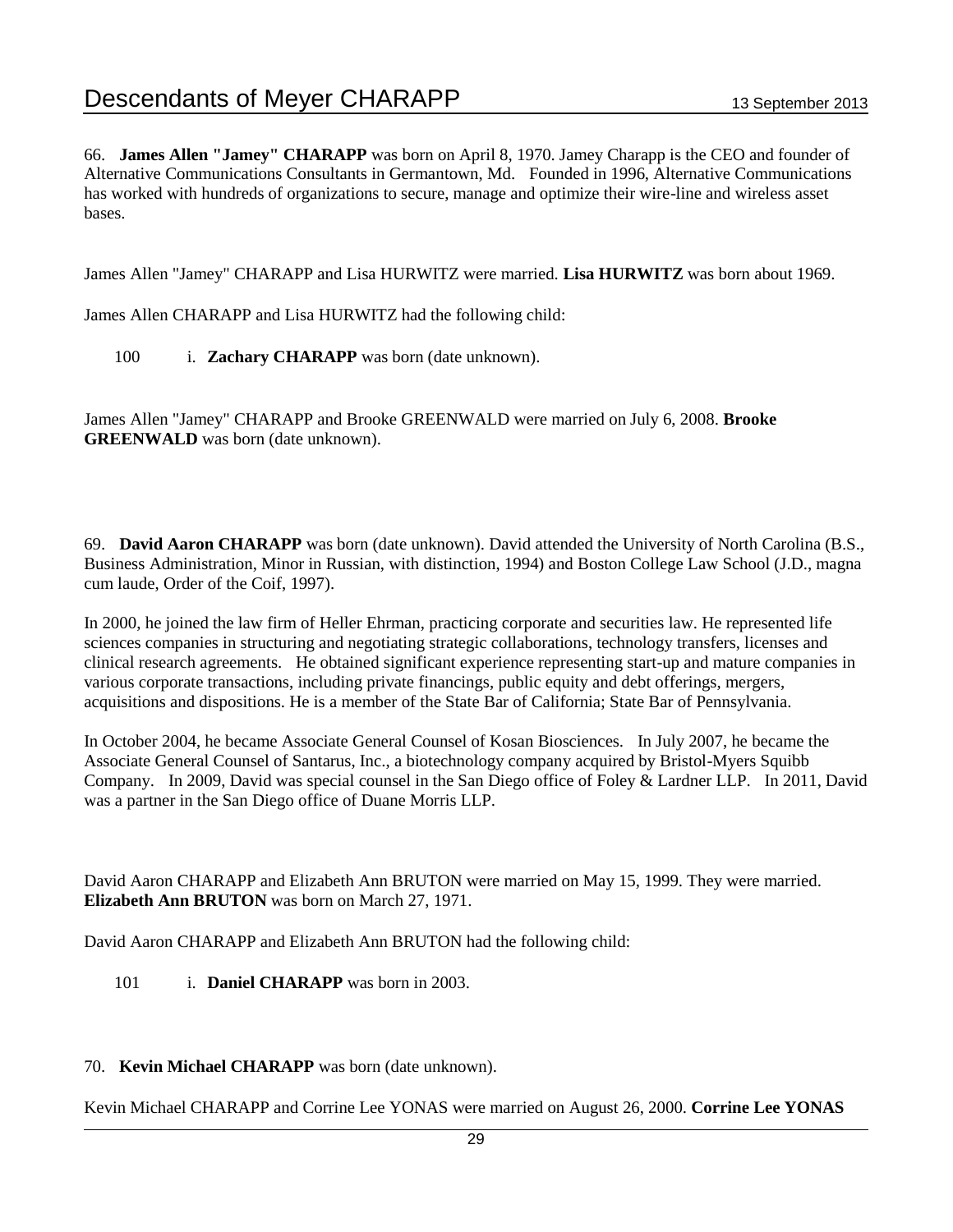was born (date unknown).

72. **Adam CHASE** was born (date unknown).

Adam CHASE had the following children:

- 102 i. **Lauren CHASE** was born (date unknown).
- 103 ii. **Alexis CHASE** was born (date unknown).

### **Seventh Generation**

83. **Logan MARCUS** was born about 1985.

Logan MARCUS and Carrie UNKNOWN were married. **Carrie UNKNOWN** was born (date unknown).

85. **Michael Jason HOPPER** was born (date unknown). According to linkedin.com (2009), Michael is Deputy Corporation Counsel for the County Of Maui, Hawaii. He graduated in 2004 from the University of Pittsburgh School of Law and he received a BA in Political Science from Swarthmore College in 2001.

Michael Jason HOPPER and Chancy Kay SCHULTE were married in 2004 in Pittsburgh, Allegheny Co., Pennsylvania. **Chancy Kay SCHULTE** was born (date unknown).

87. **Justin SIGAL** was born (date unknown).

Justin SIGAL and Megan SILVERMAN were married. **Megan SILVERMAN** was born (date unknown).

Justin SIGAL and Megan SILVERMAN had the following child:

104 i. **Unknown SIGAL** was born on July 23, 2011 in Pittsburgh, Allegheny Co., Pennsylvania.

88. **Emelee SIGAL** was born on March 30, 1983.